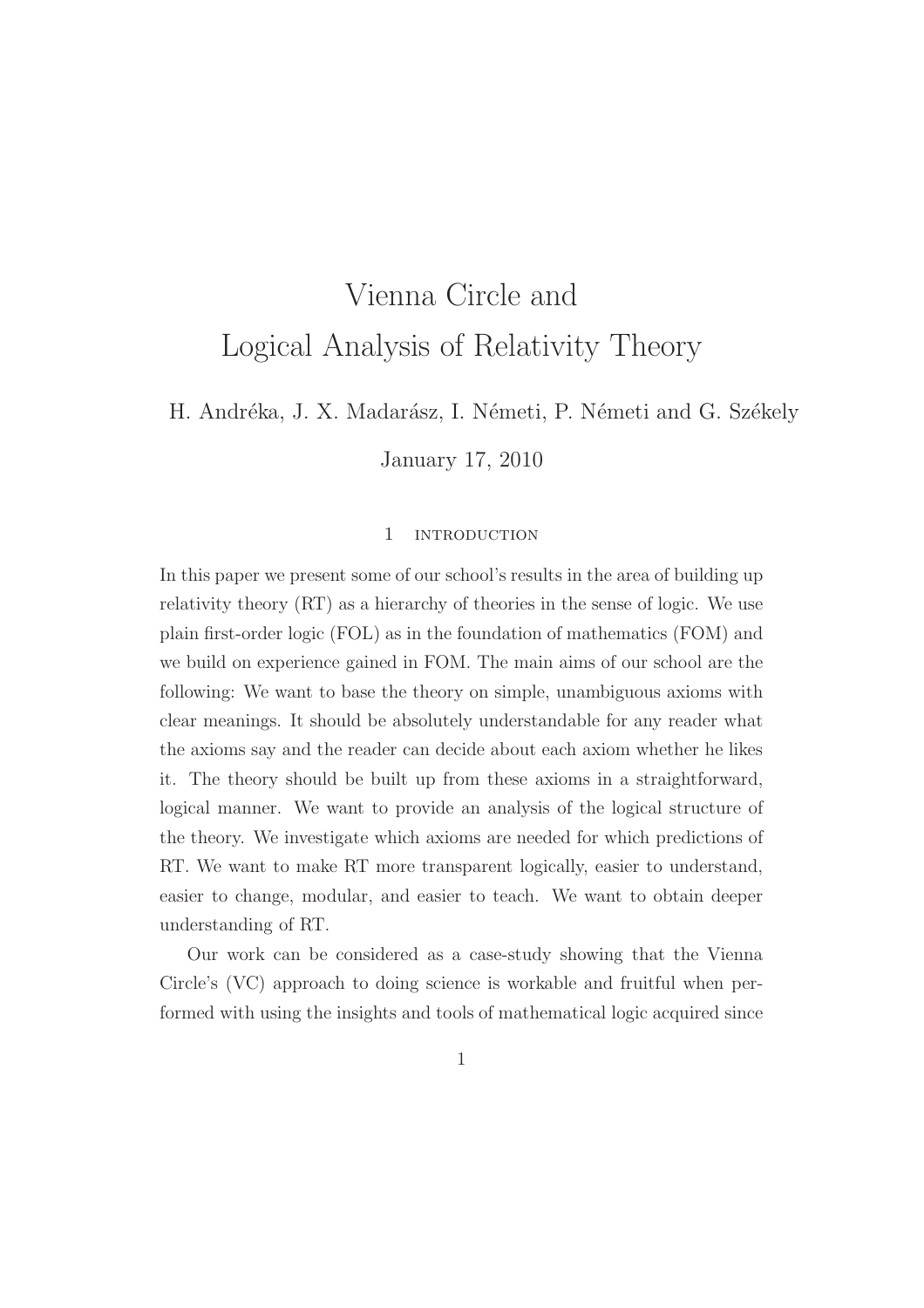its formation years at the very time of the VC activity. We think that logical positivism was based on the insight and anticipation of what mathematical logic is capable when elaborated to some depth. Logical positivism, in great part represented by VC, influenced and took part in the birth of modern mathematical logic. The members of VC were brave forerunners and pioneers.

Let's see what was available before or during the VC activity, and what was not available for the members of VC but available for us now. The VC activities in the strict sense fall into the period of 1922-1936. The beginning of intensive development of FOL coincides with this period. The elements of first-order language FOL (propositional logic, quantifiers) were available based on the works of Boole, Peirce, Schröder, Frege, Russel (roughly 1860-1910). However, the completeness and incompleteness theorems, compactness theorem, semantics for FOL, model theory, proof theory and definability theory were not there before VC. Many of these became available as works of people influenced by or working in VC. Here is a brief chronological order for some turning-points in this development: 1929 Gödel's completeness theorem, 1930 Tarski's decision method for the elementary theory of reals, 1931 Gödel's incompleteness theorem, 1933 Tarski mathematical definition of truth, 1936 Tarski concept of semantical consequence relation, definition of model theoretic semantics. Proof theory developed only later than around 1940, and model theory developed only later than around 1950. Beth's definability theorem was anticipated by Hans Reichenbach 1924 (motivated by RT), Tarski 1936, but became available only in 1952. The authors of the standard Model Theory book, Chang and Keisler, are both students of Tarski. Two chapters of model theory, the theory of semantics and the theory of definability are of great importance for our work. So what was/is FOL used for? Some dates showing the emergence of paradoxes in mathematics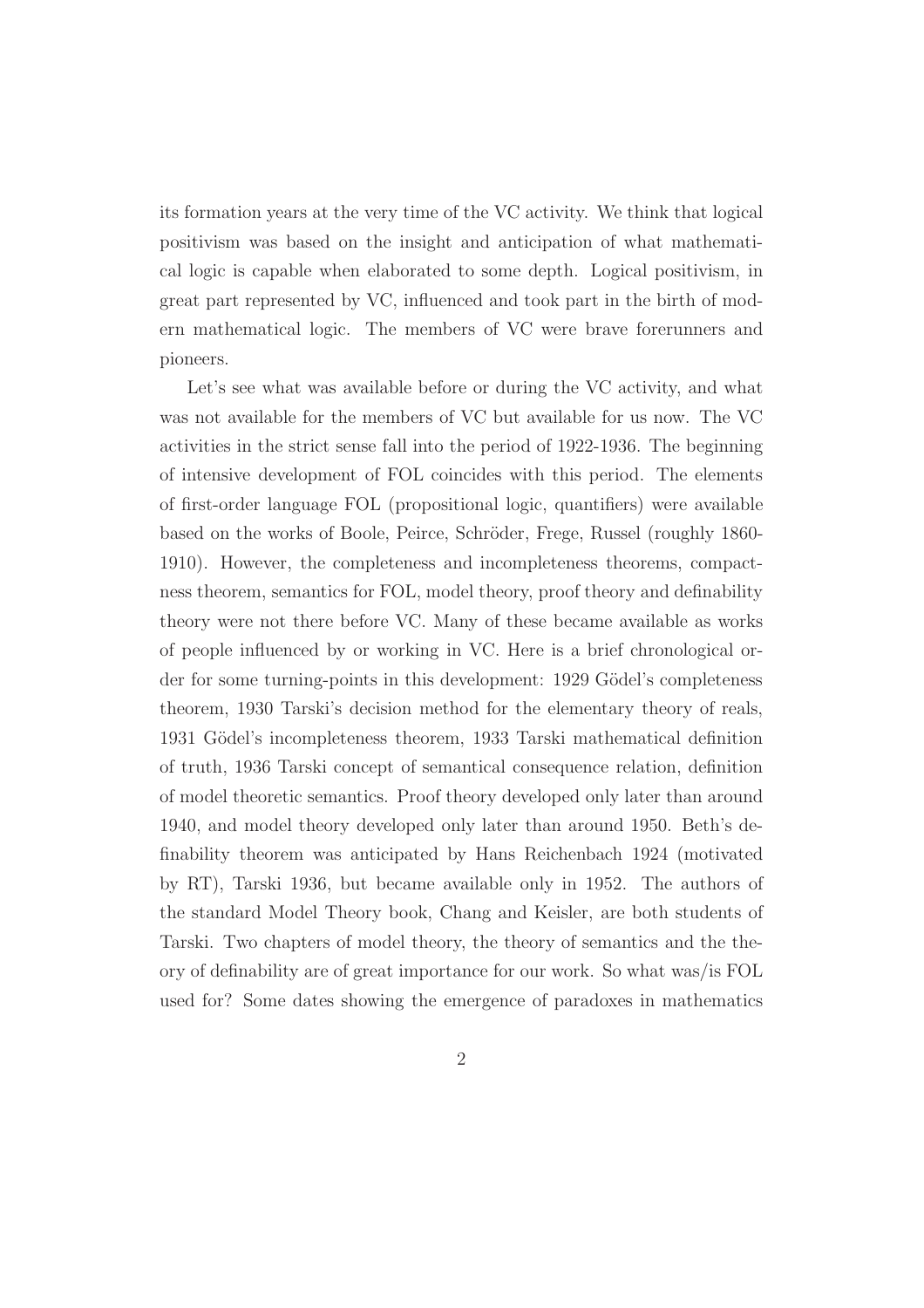necessitating an axiomatic approach, experiments with formal languages to describe, found and unify mathematics and then all science are as follows: 1897 Burali-Forti Paradox, 1900 Hilbert's Program, 1901 Russel's Paradox, 1908 Zermelo's Axiom system for Set Theory, 1910 Russel-Whitehead Principia Mathematica, 1918 Löwenhein-Skolem "Paradox," 1922 Fraenkel's addition to Zermelo-Fraenkel Set theory, 1924 Tarski-Banach "Paradox," 1926 Tarski's axiomatization of Euclidean geometry in FOL, 1930 the addition of the Axiom of Regularity to Set Theory, beginning with 1935 the Bourbaki group's work formalizing and uniting mathematics, 1937 Tarski role of logic in scientific studies. Success story of FOM. Gödel-Bernays and von Neumann's Set Theory. We will see in this paper many of the above results used in our work. Gödel, Tarski, Reichenbach, Hilbert, Russel, and Einstein were all connected to VC in some way or other.

Why relativity theory? Logical positivism is a philosophy which holds that the only authentic knowledge is that based on observation, experience, experiment through formal logic. Einstein's relativity theory transforms space and time from being a priori Euclidean and absolute things to something which emerges from experience and experiments, thus claiming the subjects of space and time from the realm of metaphysics for science. Einstein's thought-experiments served to bring logic into the picture. Formalizing relativity theory in logical language was a primary interest in logical positivism, see Reichenbach's works. Relativity theory also led to Modern High-Precision Cosmology as a branch of hard-core physics (and not part of metaphysics). Since space-time is the arena in which most processes studied by modern science unfold, a logic based foundation for RT (the theory of space-time) might be a natural starting point for a foundation and unification of the whole of science (a VC goal [8], [29]).

Our group investigates a hierarchy of relativity theories, weaker and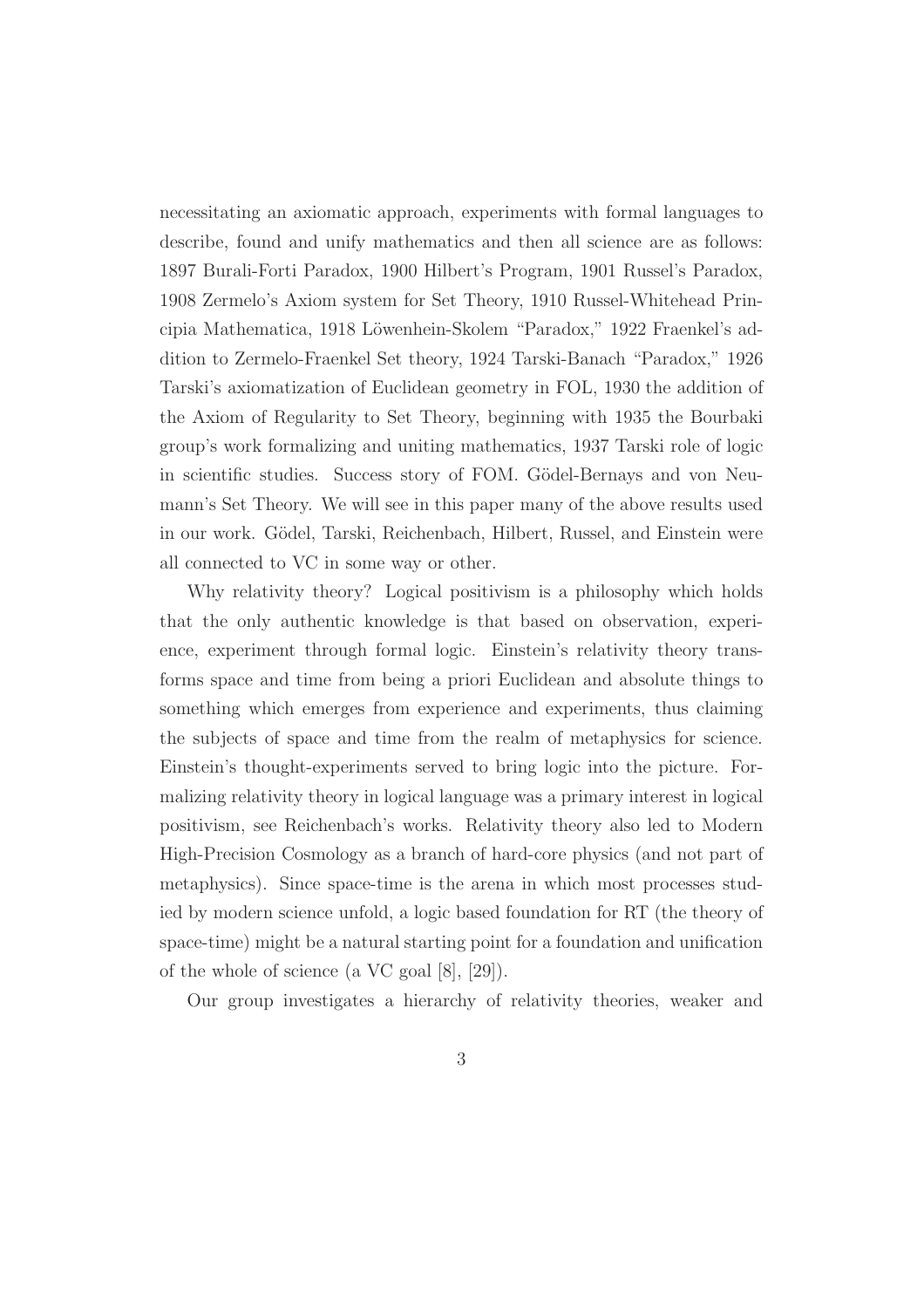stronger theories. We not only give axiom systems and prove their completeness with respect to their intended models, but we also derive RT's main predictions, ask ourselves which axioms play the key role in their derivations, we make "reverse relativity" in analogy with "reverse mathematics," and we analyze the theories in many ways. In this paper we present three of our main axiom systems (i.e., theories) with just stating some of their most important properties. These three theories have the same language. We begin with introducing this language.

# 2 the common language of the theories presented here

We will use FOL. FOL can be viewed as a fragment of natural language with unambiguous syntax and semantics. One of acknowledged traits of using FOL is that it helps eliminate tacit assumptions, one of VC's maxim. The most important decision in writing up an axiom system in FOL is to choose the vocabulary, or primitive symbols of our language, i.e., what objects and what relations between them will belong to the language we will use.

We want to talk about space and time as relativity theory conceives them. We will talk about space-time as experienced through motion. We represent motion as changing spatial location in time. We will call the entities that do the motion "test-particles." Sometimes, for using a shorter word, we will call them "bodies" but in reality they can be anything that move, e.g., they can be coordinate systems or electromagnetic waves, or light signals or centers of mass.<sup>1</sup> To talk about spatial locations and time we will use quantities

<sup>&</sup>lt;sup>1</sup>Note about extended bodies: We concentrate on test-particles and regard test-particles as spatially point-like, i.e., of size zero. As far as we are aware of it, this idealization is harmless from the point of view of the goals of relativity theory. If we want to treat an extended body in our theory (as we do in the theory AccRel of accelerated observers), we represent it as a "cloud" of test-particles. This is consistent with the spirit of standard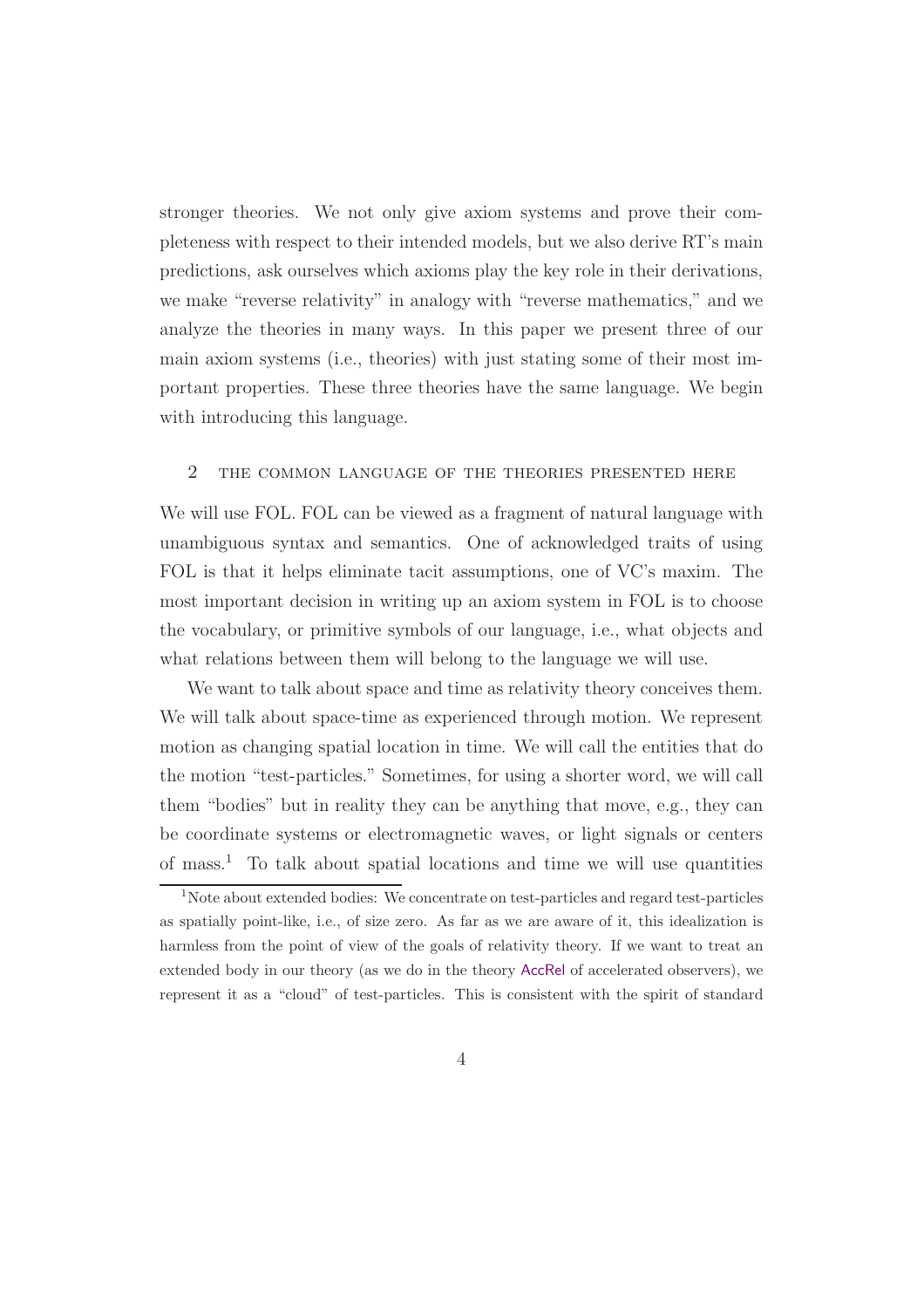arranged in a (space-time) coordinate system, and we will have a basic relation, the so-called worldview relation, which tells us which test-particles are present in which locations at which instants. We will think of the quantities as the real numbers (i.e., the number-line), so we will use a "less than" relation and two operations, addition and multiplication, on them. In this paper to axiomatize special relativity theory, we will use two more primitive notions, namely that of "inertial test-particles" and "light-signals" which we will simply call photons.<sup>2</sup>

To concretize what we said so far, let us consider the following two-sorted first-order language:

$$
\{B, \mathsf{IB}, \mathsf{Ph}, Q, +, \cdot, <, \mathsf{W}\},
$$

where  $B$  (test-particles or bodies) and  $Q$  (quantities) are the two sorts, IB (inertial bodies) and Ph (light signals or photons) are unary relation symbols of sort  $B$ ,  $\cdot$  and  $+$  are binary function symbols and  $\lt$  is a binary relation symbol of sort Q, and W (the worldview relation) is a 6-ary relation symbol of sort BBQQQQ. B and Q can be thought of as the physical and as the mathematical universes.

Atomic formulas  $\mathsf{IB}(c)$  and  $\mathsf{Ph}(p)$  are translated as "c is an inertial body," and " $p$  is a photon," respectively. We use the worldview relation W to speak about coordinatization by translating  $W(o, b, x, y, z, t)$  as "observer o coordinatizes body b at space-time location  $\langle x, y, z, t \rangle$ ," (i.e., at space location  $\langle x, y, z \rangle$  and at instant t). We sometimes use the more intuitive expressions "sees" or "observes" for coordinatizes. We will use the letters, and their

physical worldview of regarding extended bodies as clouds of elementary particles.

<sup>2</sup>To talk about light-signals is not necessary for building up SR. One simple way of avoiding them is defining light-signal as anything that moves with "speed of light." There are deeper ways of avoiding the use of light-signals in building up relativity theory, see, e.g., [5, sec.5].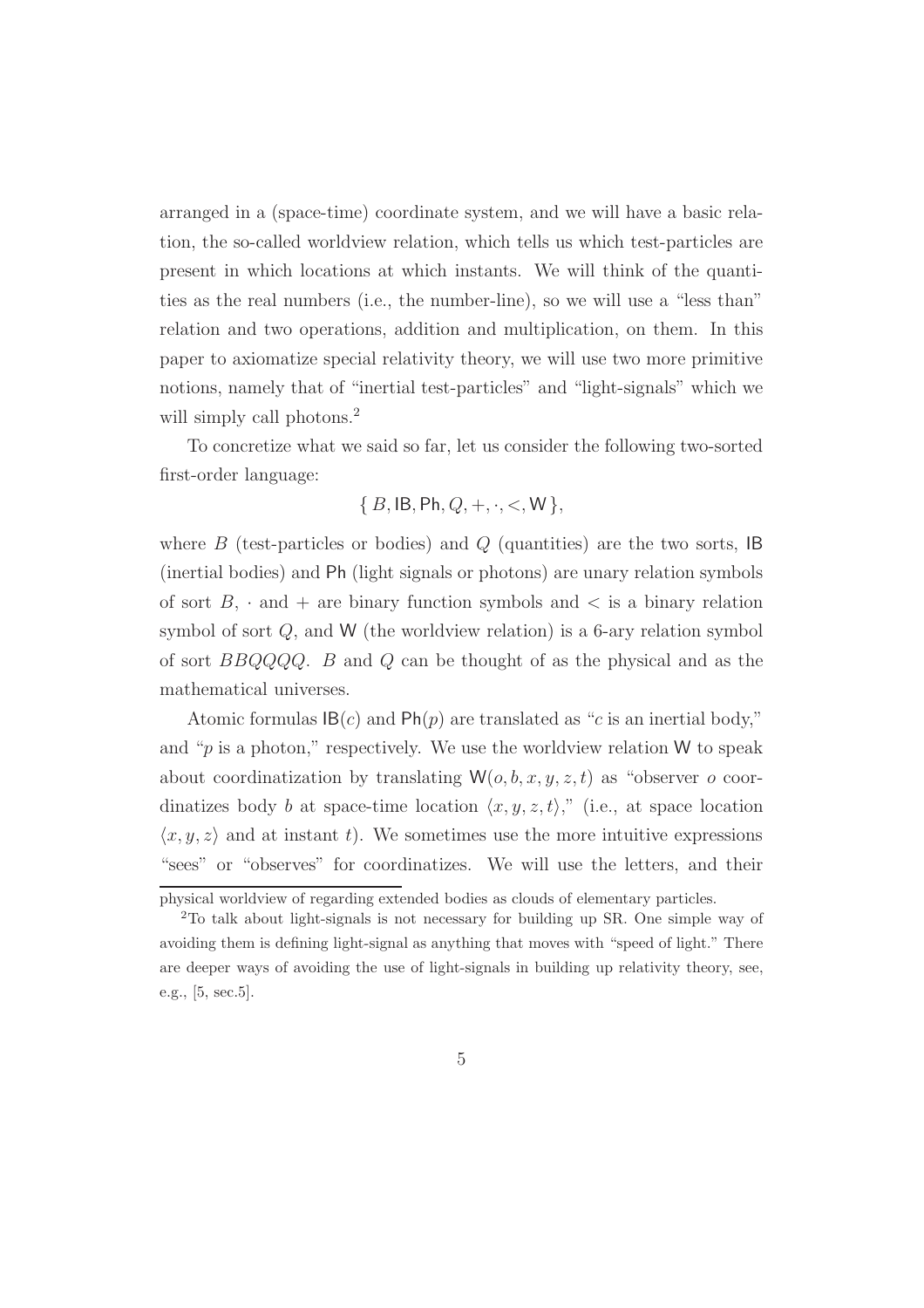variants,  $o, b, p, m, k$  for variables of sort B, and the letters  $x, y, z, t$  and their variants for variables of sort Q. For easier readability, we will use  $\bar{x}, \bar{y}$  for sequences of four variables  $x_1, x_2, x_3, x_4$  and  $y_1, y_2, y_3, y_4$ .

We have not introduced the concept of observers as a basic one because it can be defined as follows: an observer is nothing else than a body who "observes" (coordinatizes) some other bodies somewhere, this property can be captured by the following first-order formula of our language:

Ob(*o*) 
$$
\stackrel{def}{\iff} \exists b\bar{x} \ W(o, b, \bar{x});
$$

and inertial observers can be defined as inertial bodies which are observers, formally:

$$
\mathsf{IOb}(o) \stackrel{\text{def}}{\iff} \mathsf{IB}(o) \land \mathsf{Ob}(o).
$$

To abbreviate formulas of FOL we often omit parentheses according to the following convention. Quantifiers bind as long as they can, and  $\wedge$  binds stronger than →. For example, we write  $\forall x \varphi \land \psi \rightarrow \exists y \delta \land \eta$  instead of  $\forall x((\varphi \wedge \psi) \rightarrow \exists y(\delta \wedge \eta)).$ 

## 3 axioms of special relativity

Having specified the language, let us turn to the axioms of our first theory. This will be an axiom system for Special Relativity theory (SR).

AxField: The quantity part  $\langle Q; +, \cdot, \lt \rangle$  is an ordered field.

For the FOL definition of linearly ordered field see, e.g., [9, p.41]; this is a formulation of some of the most basic properties of addition and multiplication of real numbers. One of these properties is that there is a unique neutral element for addition  $(\exists z \forall x z + x = x)$ , we call this element z zero and we denote it with 0.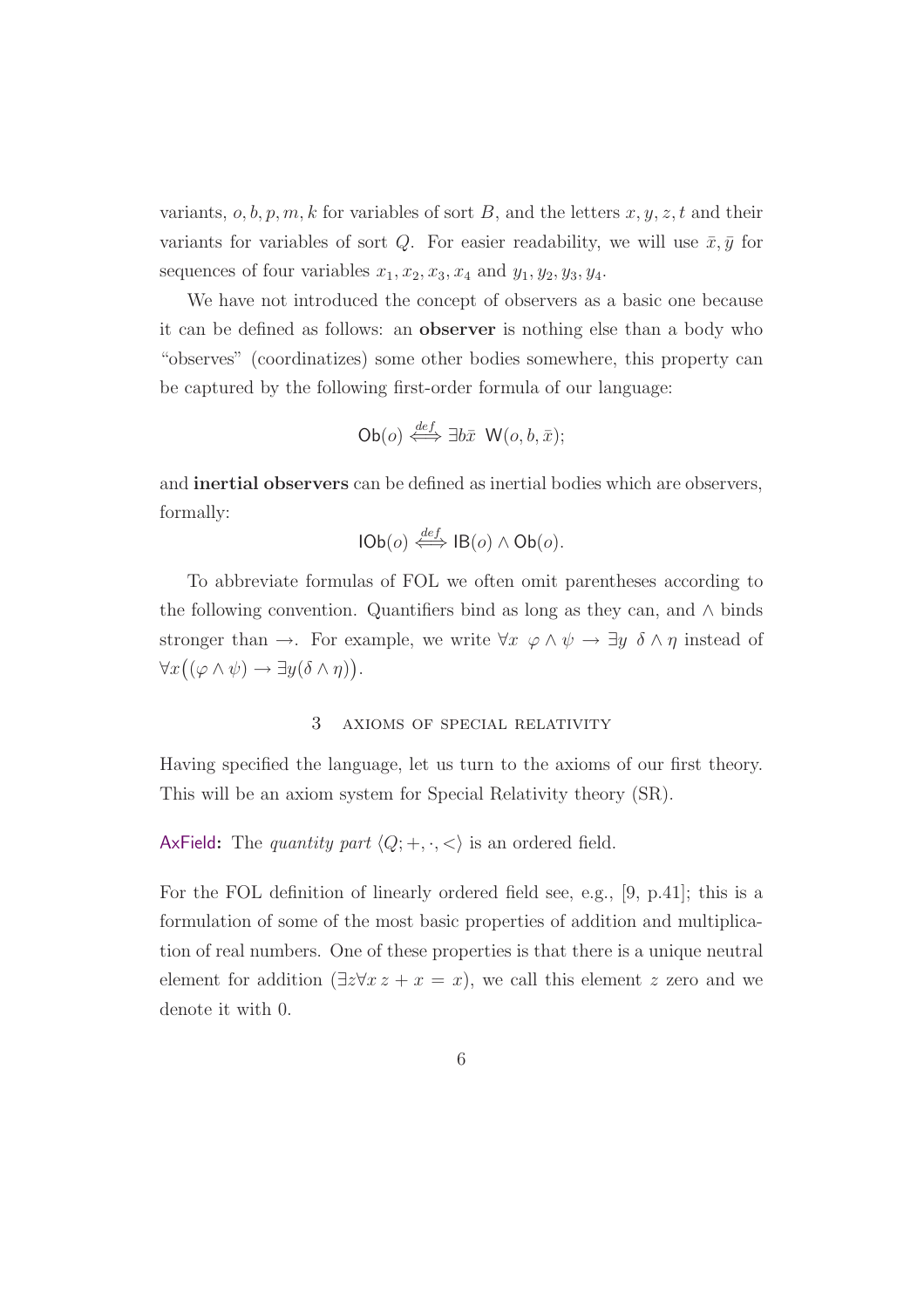The next axiom simply states that each inertial observer assumes that it rests at the origin of the space part of its coordinate system. It also can be thought of as expressing that we identify a coordinate system (or reference frame) with a test-particle "sitting" at the origin.

AxSelf: Any inertial observer coordinatizes (observes) itself as "living on the time-axis," i.e., it coordinatizes itself at a coordinate point if and only if the space component of this point is the origin:

$$
\forall cxyzt \ \mathsf{IOb}(o) \rightarrow (\mathsf{W}(o,o,x,y,z,t) \leftrightarrow x=y=z=0).
$$

Our next axiom is on the constancy of the speed of light. For convenience, we choose 1 for this speed. This choice physically means using units of distance compatible with units of time, such as light-year, light-second, etc.

AxPh: The speed of light signals is 1 and it is possible to "send out" a photon in any direction, according to any inertial observer:

$$
\begin{aligned} \forall o\bar{x}\bar{x}' \ \mathsf{IOb}(o) &\rightarrow \left(\exists p(\mathsf{Ph}(p) \land \mathsf{W}(o, p, \bar{x}) \land \mathsf{W}(o, p, \bar{x}')\right) \\ &\leftrightarrow (x_1 - x_1')^2 + (x_2 - x_2')^2 + (x_3 - x_3')^2 = (x_4 - x_4')^2\right). \end{aligned}
$$

This is the most important axiom of SR, it is its "physical" axiom. Axiom AxPh is very well confirmed by experiments, such as the Michaelson–Morley experiment and its variants. The next axiom establishes connections between different coordinate systems. It expresses the idea that all observers "observe" the same outside reality.

AxEv: All inertial observers coordinatize the same "meetings of bodies:"

$$
\forall oo'\bar{x} \ \mathsf{IOb}(o) \land \mathsf{IOb}(o') \rightarrow \exists \bar{x}' \ \forall b \ \mathsf{W}(o,b,\bar{x}) \leftrightarrow \mathsf{W}(o',b,\bar{x}').
$$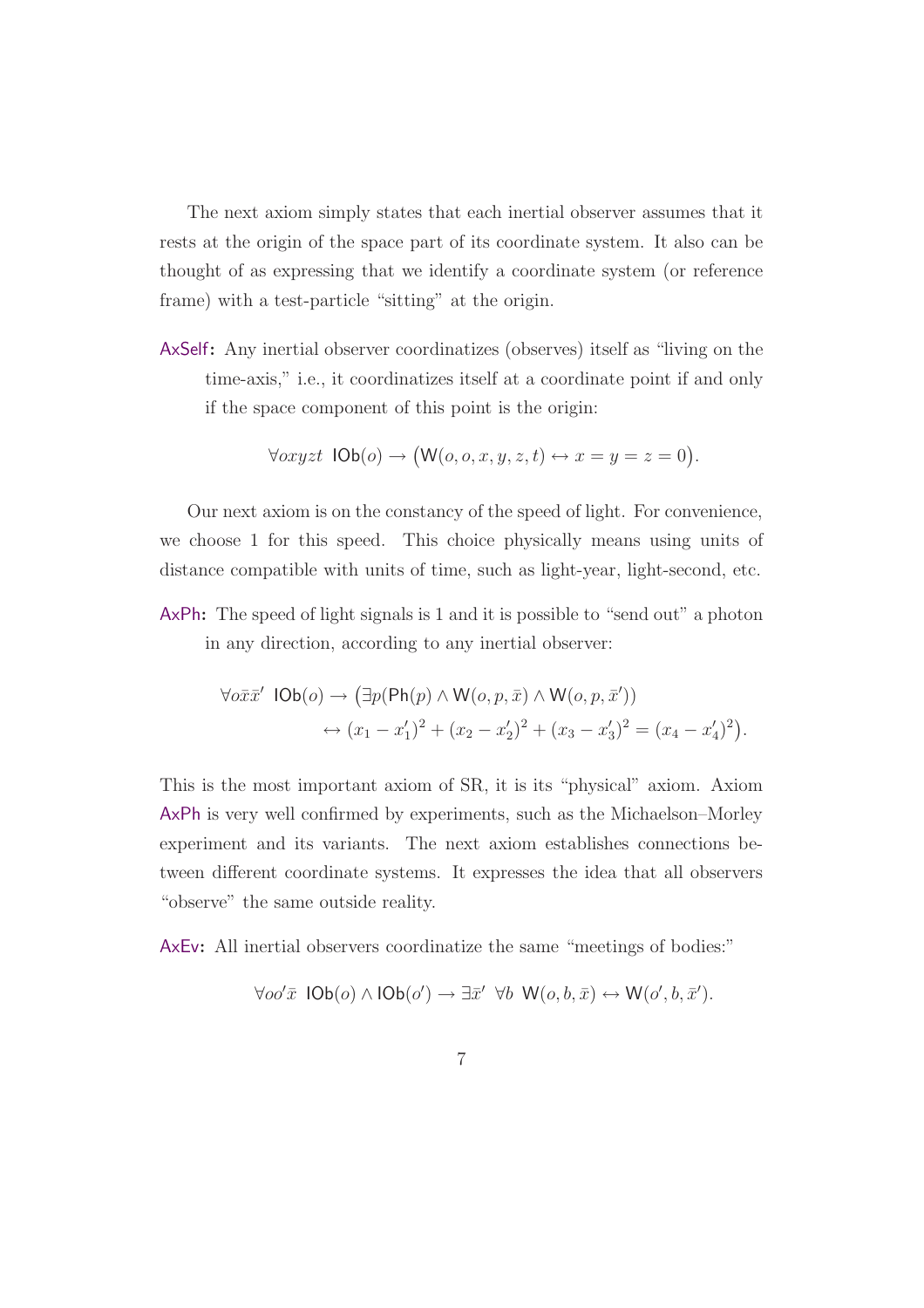We call "meetings of bodies" events. By our next axiom, we assume that inertial observers use the same units of measurement. This is only a "simplifying" axiom.

AxSymd: Inertial observers agree as to the spatial distance between events if these events are simultaneous for both of them, formally:

$$
\forall oo'\bar{x}\bar{x}'\bar{y}\bar{y}'\ \text{IOb}(o) \land \text{IOb}(o') \land x_4 = y_4 \land x'_4 = y'_4 \land
$$

$$
\forall b \ (\mathsf{W}(o, b, \bar{x}) \leftrightarrow \mathsf{W}(o', b, \bar{x}')) \land \forall b \ (\mathsf{W}(o, b, \bar{y}) \leftrightarrow \mathsf{W}(o', b, \bar{y}'))
$$

$$
\rightarrow (x_1 - y_1)^2 + (x_2 - y_2)^2 + (x_3 - y_3)^2 = (x'_1 - x'_2)^2 + (y'_1 - y'_2)^2 + (z'_1 - z'_2)^2.
$$

Let us now introduce our axiom system of SR as the set of the axioms above:

 $SpecRel = \{ AxField, AxSelf, AxPh, AxEv, AxSymd \}.$ 

The reader is invited to check that all the axioms of SpecRel are simple, comprehensible and observationally oriented. In setting up an axiom system, we want the axioms be streamlined, economical, transparent and few in number. On the other hand, we want to have all the surprising, shocking, paradoxical predictions of RT as theorems (and not as axioms). We want to have the price-value ratio to be good, where the axioms are on the "cost"-side, and the theorems are on the "gain"-side.

Let us see what theorems we can prove from SpecRel. We will see that we can prove everything from our five axioms that "usual" SR can, but let us proceed more slowly. In the axioms we did not require explicitly, but it can be proved from SpecRel with the rigorous methods of FOL that inertial observers see each other move on a straight line, uniformly (covering the same amount of distance in the same amount of time). For a "fancy theorem" from "plain axioms," let us prove from SpecRel that "no inertial observer can move faster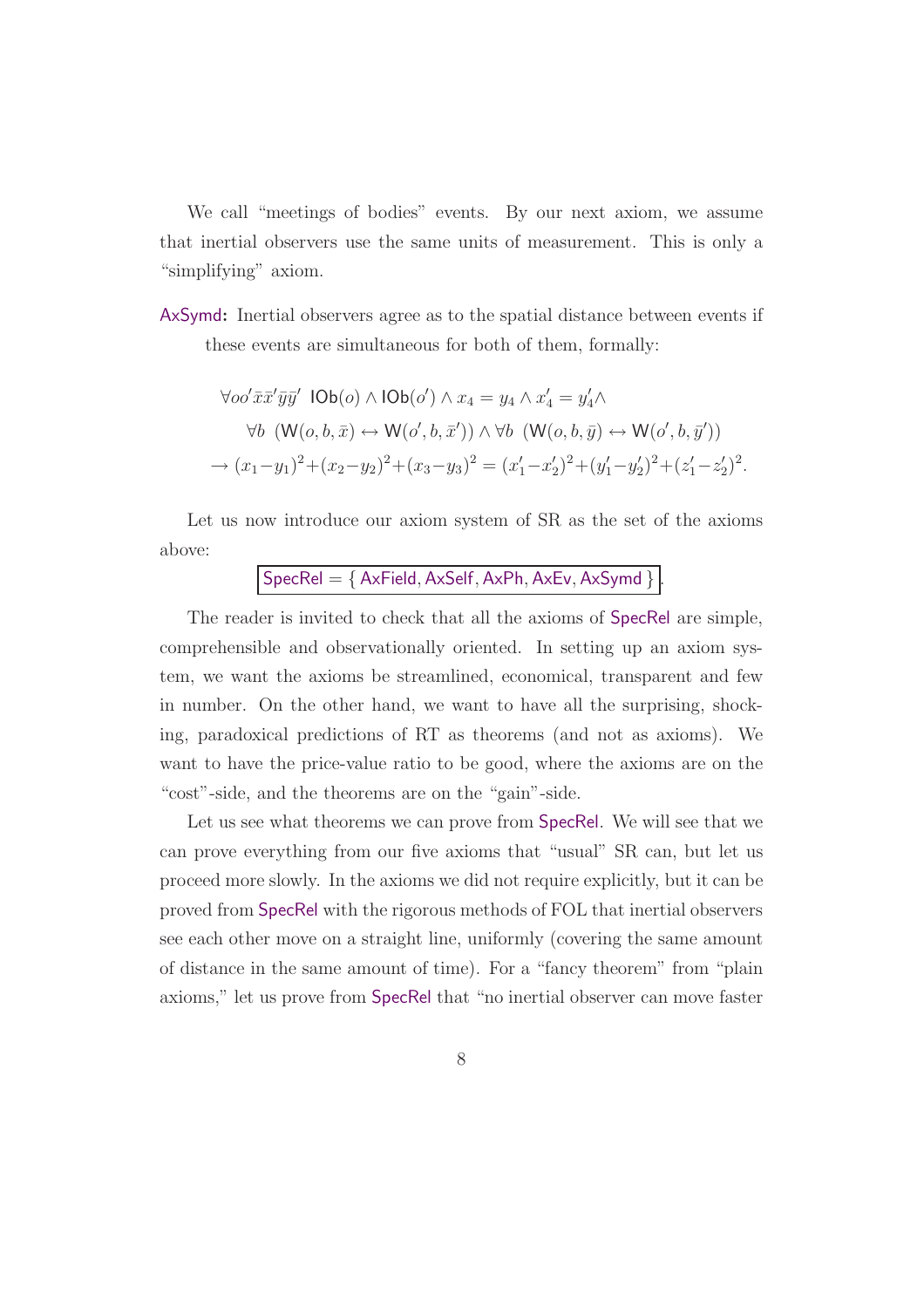than light." Below, ⊢ denotes derivability in one of FOL's standard proof systems.

**Theorem 1.** (NoFTL) In an inertial observer  $m$ 's worldview, any inertial observer k moves slower than any light-signal  $p$ , i.e., if both  $k$  and  $p$  move from spatial locations  $\langle x_1, x_2, x_3 \rangle$  to  $\langle y_1, y_2, y_3 \rangle$ , then for the observer k this trip took more time than for the photon  $p$ . Formally:

$$
\begin{aligned} \mathsf{SpecRel}\vdash \forall mkp\bar{x}\bar{y}t \ \ \mathsf{IOb}(m)\wedge \mathsf{IOb}(k)\wedge \mathsf{Ph}(p)\wedge \\ \mathsf{W}(m,k,\bar{x})\wedge \mathsf{W}(m,p,\bar{x})\wedge \mathsf{W}(m,k,\bar{y})\wedge \mathsf{W}(m,p,y_1,y_2,y_3,t)\rightarrow y_4 > t. \end{aligned}
$$

For proof see, e.g., [22, Thm.3.2.13]. What the average layperson usually knows about the predictions of relativity is that "moving clocks slow down, moving spaceships shrink, and moving clocks get out of synchronism, i.e., the clock in the nose of a fast moving spaceship is late (shows less time) when compared with the clock in the rear." See Figure 1. Let's call these three predictions the "paradigmatic effects" of SR. Now, SpecRel implies all the paradigmatic effects quantitatively, too.<sup>3</sup> From this it follows that the so-called worldview transformations are Poincaré-functions, thus everything follows from our SpecRel what follows from "usual" special relativity theory.

Different observers may observe different spatial distance between the same two events. This is so in Newtonian Kinematics (NK), too. (For example, if I ate a sandwich and later drank a coffee on a train, these two events were at the same place according to me, but according to a coordinate system attached to Earth I ate the sandwich at Budapest and drank the coffee at Vienna.) However, in NK the time-difference between two events is the

<sup>3</sup>They follow from our next theorem. However, in our works we usually prefer proving the paradigmatic effects one-by-one, directly from the axioms of SpecRel because this illuminates or illustrates how we perform our conceptual analysis. These proofs can be found in, e.g., [4, sec.2.4].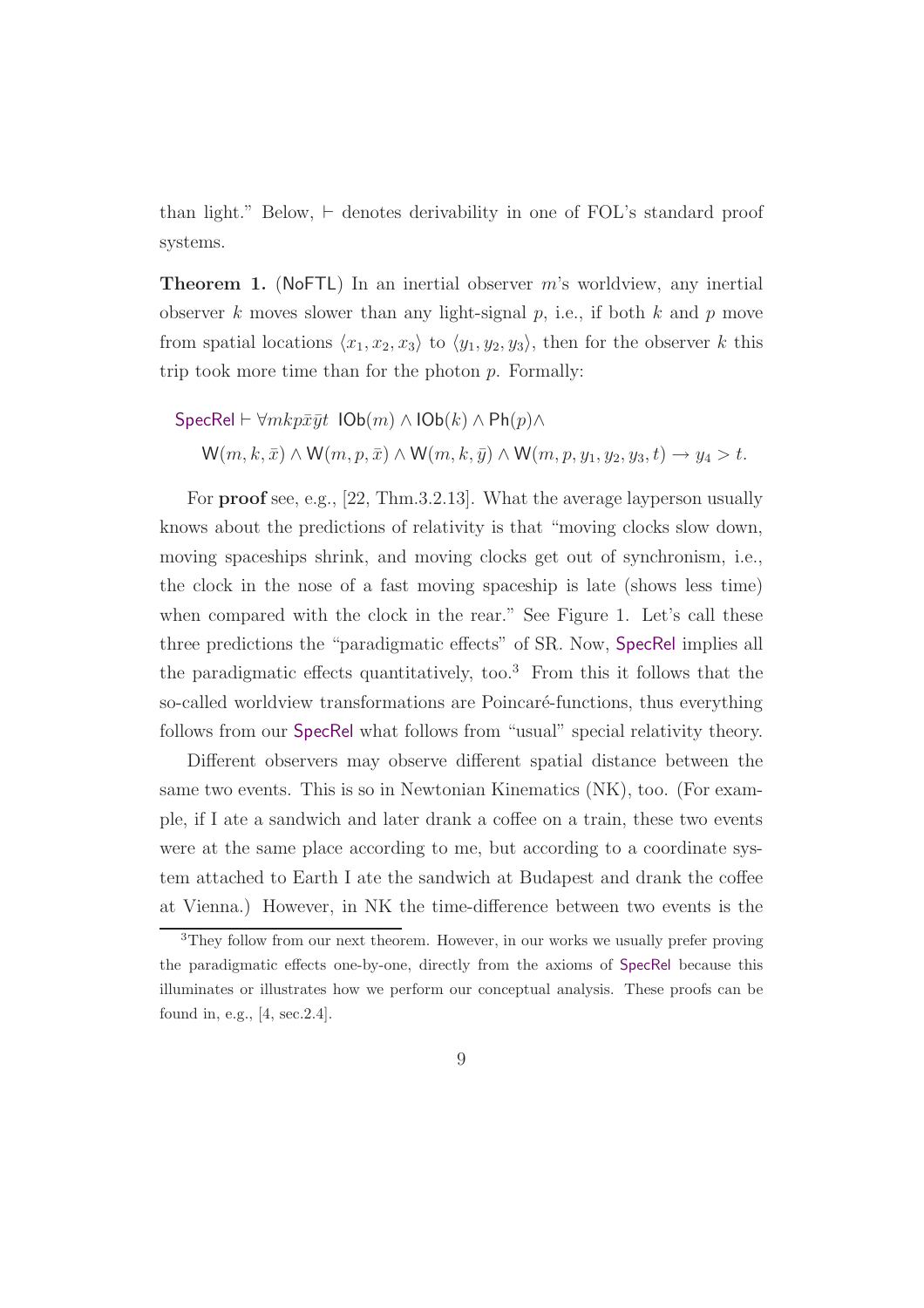

Figure 1: According to m, the length of the spaceship is  $\sqrt{1-v^2}$  km, it is 1 km wide and tall, and the clocks in the nose show  $v$  less time than those in the rear, where  $v$  is the relative velocity of  $m$  and  $k$ . According to  $k$ , the length of the ship is 1 km, it is 1 km wide and tall, and the clocks in the nose and the ones in the rear all show the same time.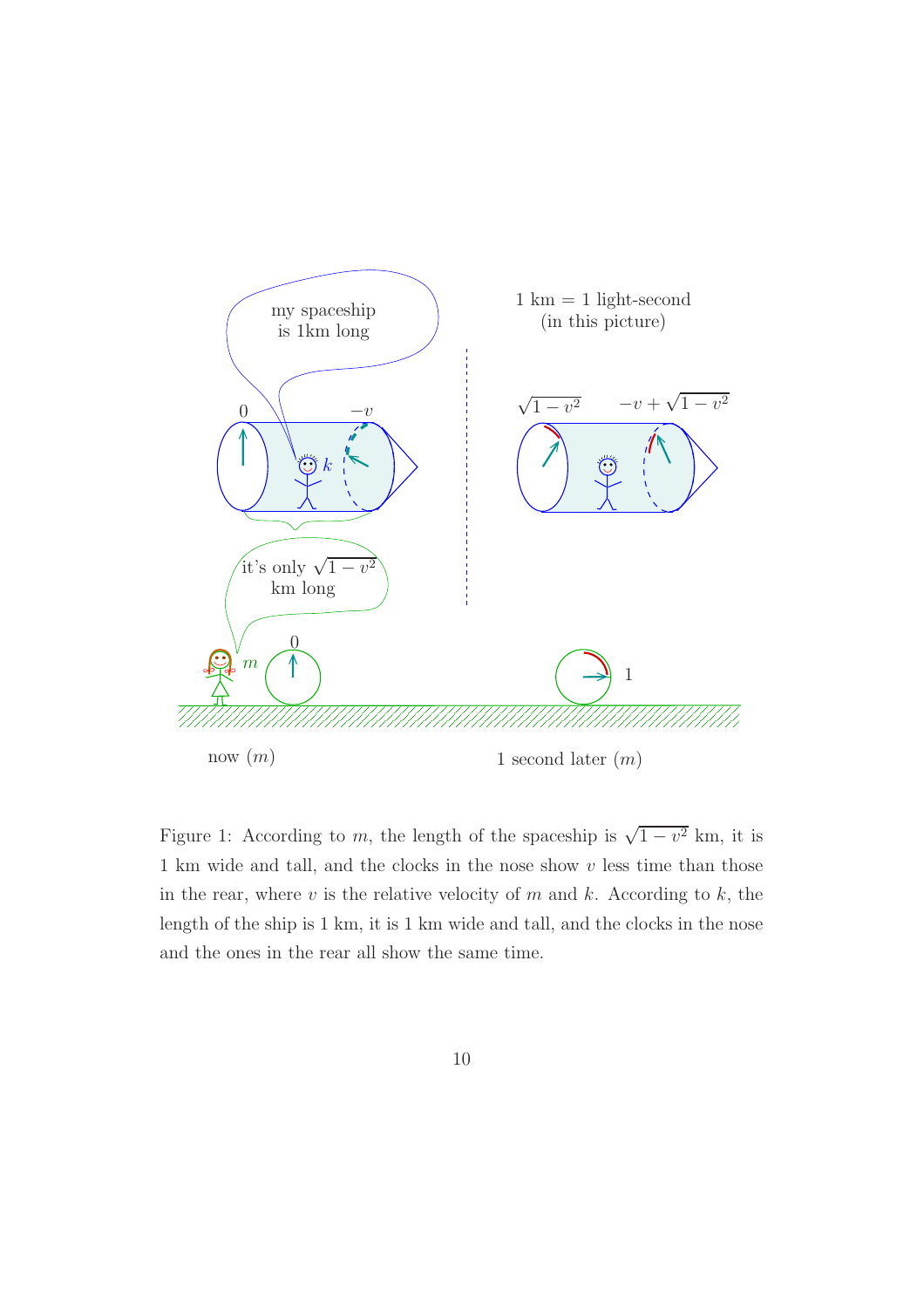same for all observers, it is "absolute." According to the paradigmatic effects, in RT even the time-difference between two events depends on the state of motion of the observer! (The observer moving relative to  $m$  will observe less time passed between  $e$  and  $e'$  because his clock "slowed down.") In this respect, space and time in RT are "more alike" than in NK. Our next theorem states that a certain combination of spatial distance and time-difference is "absolute" in RT, too. The proof of this theorem can be found in, e.g., [4,] p.650]. Let us define

$$
\mu(\bar{x}, \bar{y}) := (x_1 - y_1)^2 + (x_2 - y_2)^2 + (x_3 - y_3)^2 - (x_4 - y_4)^2.
$$

Thus  $\mu(\bar{x}, \bar{y})$  is squared spatial distance minus squared time-difference between events e and e' if these events took place at  $\bar{x}$  and  $\bar{y}$ , respectively. This quantity is called (squared) *relativistic distance* between events e and e' (or squared Minkowski-distance between space-time locations  $\bar{x}$  and  $\bar{y}$ ). According to the next theorem, relativistic distance is "absolute" in RT. In RT relativistic distance plays the same role as absolute time in NK. Minkowski geometry is based on relativistic distance (in place of Euclidean distance).

#### Theorem 2.

$$
\begin{aligned} \mathsf{SpecRel} \vdash \forall oo' \bar{x}\bar{x}'\bar{y}\bar{y}' \ \mathsf{IOb}(o) \land \mathsf{IOb}(o') \land \\ \forall b \ \ (\mathsf{W}(o, b, \bar{x}) \leftrightarrow \mathsf{W}(o', b, \bar{x}') \land \forall b \ \ (\mathsf{W}(o, b, \bar{y}) \leftrightarrow \mathsf{W}(o', b, \bar{y}')) \\ \rightarrow \mu(\bar{x}, \bar{y}) = \mu(\bar{x}', \bar{y}'). \end{aligned}
$$

According to the theorem above, relativistic distance between events is an "absolute" property. Clearly, any property defined from it is absolute, too. By the use of modern rigorous logic, it can be stated and proved that the properties definable from relativistic distance are the only absolute properties; and moreover all of SpecRel can be re-constructed from Minkowski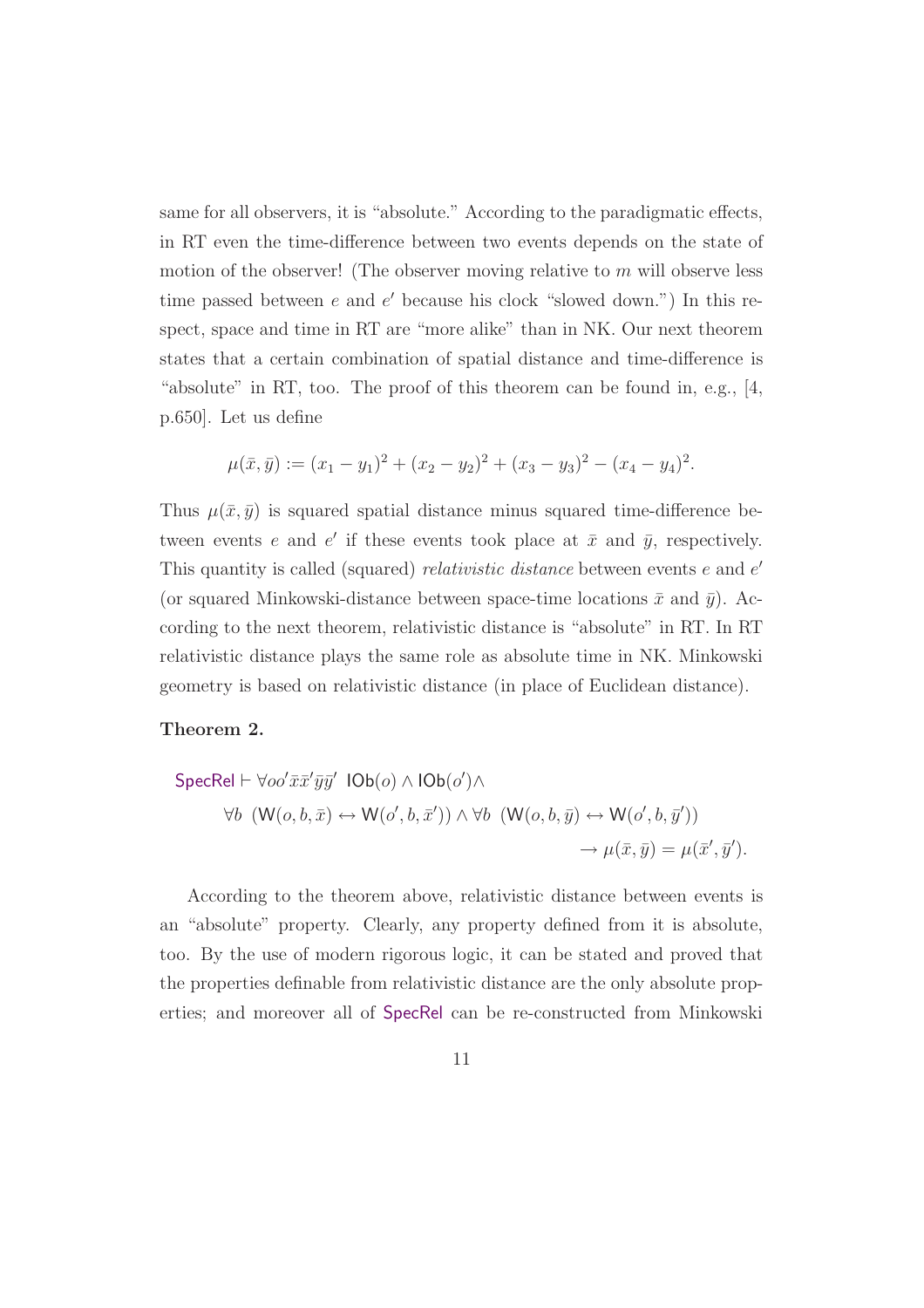geometry (i.e., from the "pseudo-metric"  $\mu$ ). How can one formulate such a statement rigorously in formal logic?

Definability theory is one of the most beautiful parts of modern logic, see [9], [21], [25], [30]. It is about investigating connections between theories formulated in FOL with completely different vocabularies (such as, e.g., Finite Set Theory based on the  $\epsilon$  relation and Arithmetic based on  $+$  and  $*$ ). What would happen if we did not consider, e.g., the quantities and operations on them as primitives of the language? What happens if we are curious about where these primitive notions come from, if we want to give them "operational" meanings? What happens if we choose the so-called causality relation as the only primitive symbol of our language (as, e.g., in Robb [32], Mundy [27])? Can we compare then these theories, can we say that one of these is stronger or weaker than the other, or that two such theories express the same amount of "knowledge" about the world?

Definability theory is strongly related to relativity theory and to positivists ideas. In fact, its existence was initiated by Hans Reichenbach in 1924 [31]. Reichenbach in his works emphasized the need of definability theory and made the first steps in creating it. It was Alfred Tarski who later founded this branch of mathematical logic. Since then it developed to a well-used and powerful theory, in much extent due to the works of Michael Makkai.

Very briefly, the reason for the need of definability theory of logic in relativity theory, as explained by Reichenbach, is as follows. When one sets up a physical theory  $Th$ , one wants to use only so-called observational<sup>4</sup> concepts, such as, e.g., "meeting of two particles." While investigating the (observationally based) theory  $Th$  (such as our SpecRel), one defines new, so-called "theoretical" concepts, such as, e.g., "relativistic distance"  $\mu$ . Some defined

<sup>4</sup>This observable/theoretical hierarchy is not perfectly well defined and is known to be problematic, but as Friedman [13] puts it, it is still better than nothing.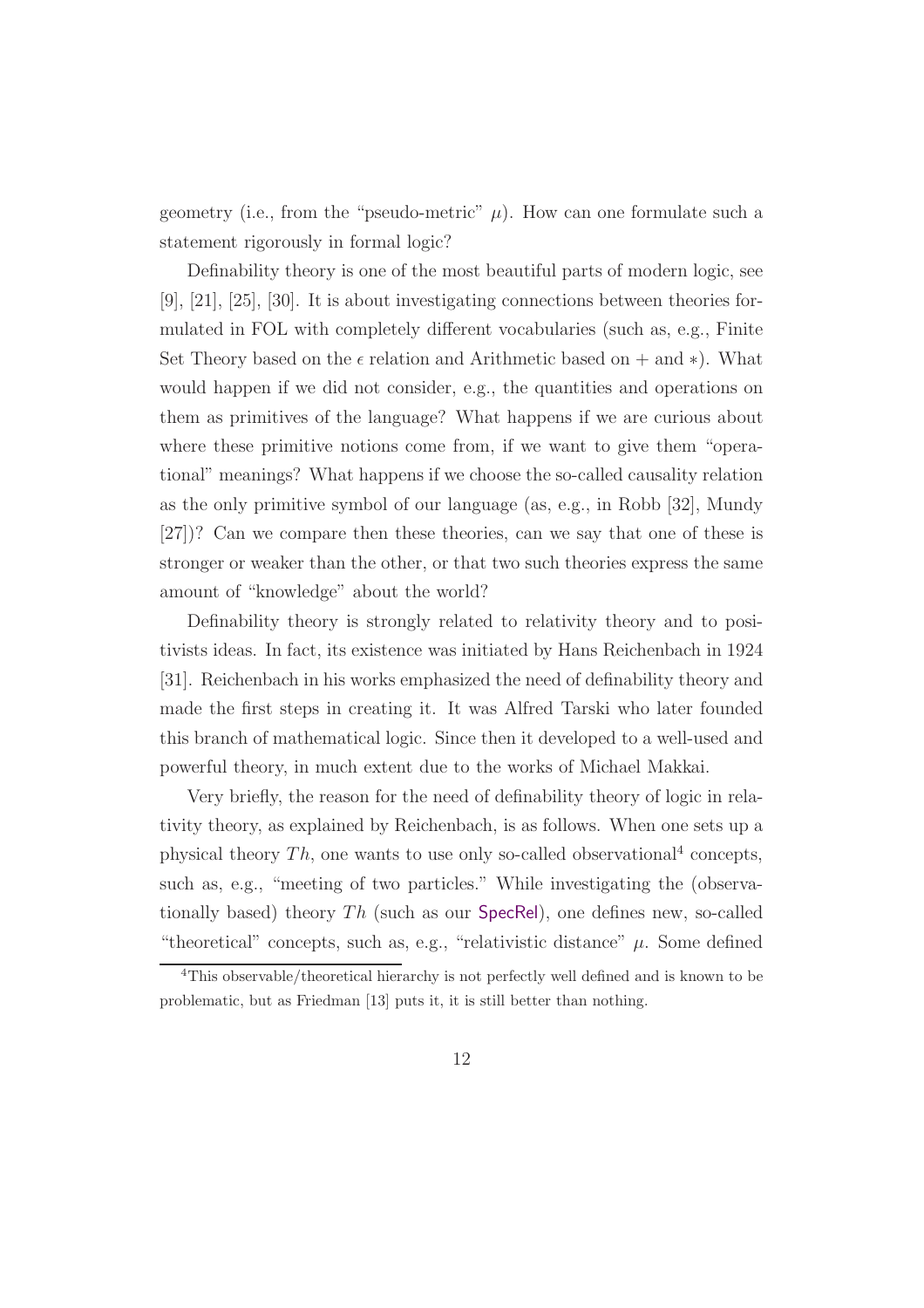concepts then prove to be so useful that one builds a new theory  $Th'$  based on the most useful theoretical concepts, and investigates this new theory  $Th'$  in its own merits. The new theory  $Th'$  usually is simple, streamlined, elegant built in such a way that we satisfy our aesthetic desires. This is the case with Minkowski geometry. The original theory  $Th$  contains its own interpretation, because we tried to use observational concepts. The physical interpretation of the new streamlined theory  $Th'$  is its connection with  $Th$ . The strongest relationship between two theories in different first-order languages is called definitional equivalence. When two theories are definitionally equivalent, in the rigorous sense of definability theory of FOL, the observational oriented theory Th can be recaptured completely from the theoretical-oriented streamlined theory  $Th'$  (and vice versa).

As examples, we can take our axiom system SpecRel for  $Th$ , and we can take Minkowski Geometry for Th′ . Goldblatt [16, App.A] gave a complete FOL axiom system MG for Minkowski geometry. His theory is based on and is nicely analogous to Tarski's FOL axiomatization for Euclidean geometry (see, e.g., [37]). The definitional equivalence of our present "observationallyoriented" theory SpecRel and the FOL theory of Minkowski geometry MG given by Goldblatt is proved by Madarász  $[22,$  Chap.6.2].<sup>5</sup> It is noteworthy to mention that in this application, relativity theory contributed to definability theory once again: for the precise formulation of the equivalence of the two theories we had to elaborate a methodology for how to define new "entities" (such as "events") in addition to the old methods which are about how to define new relations on already existing entities (such as "observer"). This definitional equivalence of the two theories can also be expressed by saying that SpecRel is complete with respect to the Minkowskian model of SR

<sup>5</sup>For proving this equivalence, one has to add extensionality axioms for observers and light-signals to SpecRel, and one has to enrich MG with a "meter-rod."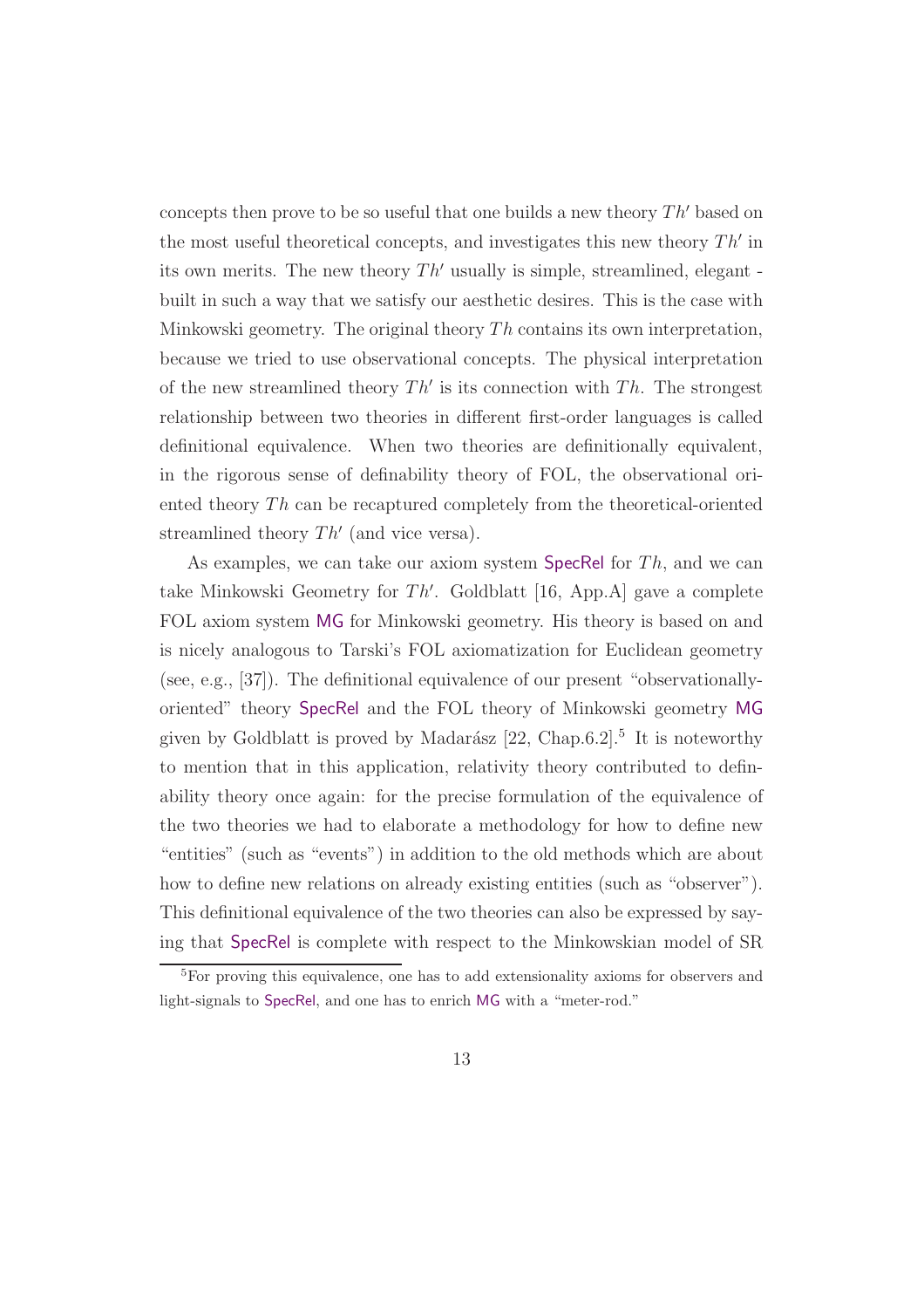generalized over ordered fields. Hence everything which can be formulated in our language and true in these Minkowskian models can be proved from our axiom system SpecRel. This is a kind of completeness theorem for the streamlined theory SpecRel with respect to Minkowskian Geometry as the intended model for SR.

Less tight relationships than definitional equivalence between theories are also very useful, these kinds of relationships are called interpretability and duality connections. For an illustration, let us turn to the question of where quantities and coordinate systems come from. The axiom system AxSR of James Ax [1] for SR is based on a first-order language that contains only two unary relation symbols P,S for "particles" and "signals" (corresponding to our "bodies" and "photons"), and two binary relation symbols T,R for "transmitting a signal" and "receiving a signal." One can give an interpretation of our FOL theory SpecRel in Ax's FOL theory AxSR (see [3, proof-outline of Thm.2.1]). This amounts to defining the primitive relations of the language of our SpecRel in terms of the primitives of Ax's AxSR, and then proving from AxSR the translated axioms of SpecRel as theorems. This is an interpretation in the sense of definability theory. Now, this interpretation also can be thought of as giving a kind of operational "definition" for how to set up "operationally" the coordinate systems appearing in SpecRel as primitives. The question of how to give algorithms for setting up coordinate systems in this context is treated in more detail and depth in Szabó [33].

Theories form a rich structure when we investigate their interconnections. Gödel's incompleteness theorem pointed already in the direction of investigating hierarchies of theories rather than single theories. (There is no "strongest" theory for the interesting subjects, there are only stronger and stronger theories.) Answering "why-questions," "reverse mathematics," modularizing our knowledge all point to the study of weaker and weaker the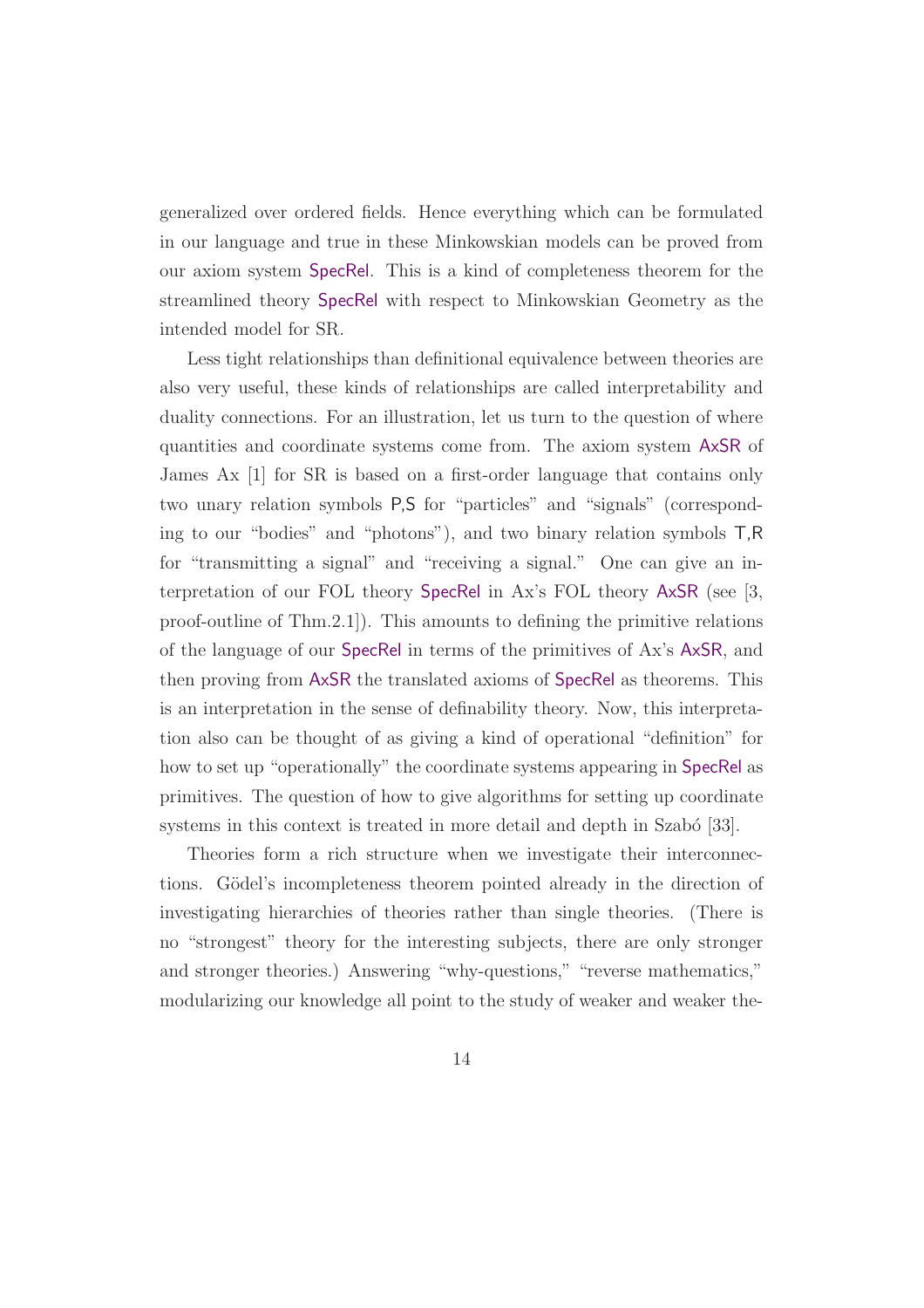ories, and also to studying the interpretations between theories (see [35]). Algebraic logic, developed by Tarski and his followers, is a branch of definability theory which establishes a duality between hierarchies of theories and between classes of algebras (cf., e.g., [18, Chap.4.3], [19], [25]). In modern approaches to logic, theories are considered as dynamic objects as opposed to the more traditional "eternally frozen" idea of theories. For approaches to the dynamic trend in mathematical logic cf., e.g., van Benthem [38], Gabbay [15], and [26]. This new "plurality of theories" or "hierarchy of small theories (as opposed to a single monolithic one)" approach can help realizing the central or essential VC-aims without the old stumble blocks of the original VC attempts. This is a wisdom gained from FOM, see [12].

In the rest of the paper we briefly indicate how to arrive to a transparent FOL axiomatization of general relativity from our SpecRel. By this we realize Einstein's original program formally and literally.

# 4 first step toward gr: extending the theory to accelerated observers

As a first step toward General Relativity theory (GR), we are going to extend our SpecRel theory with accelerated observers. By accelerated observer we mean any not necessarily inertial observer. Let us first note that none of the axioms of SpecRel speaks about noninertial observers.

Since in the language we have already introduced the concept of arbitrary observer, the only thing we have to do is to assume some axioms about them. Our key axiom to assume about arbitrary observers is the following:

AxCmv: At each moment of its life, any observer coordinatizes ("sees") the nearby world for a short while in the same way as some inertial observer does.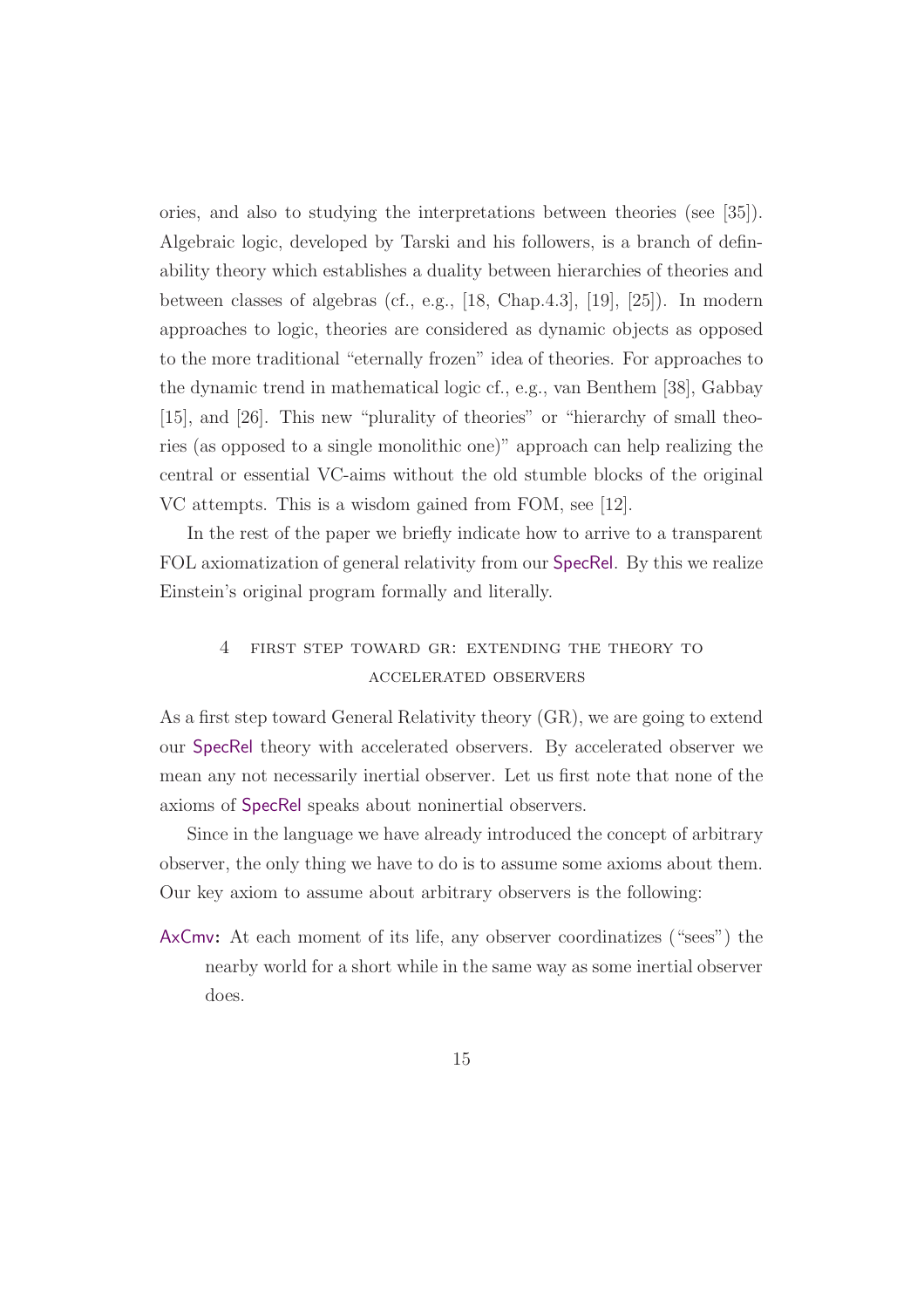For precise formulation of this axiom in the spirit we formulated the axioms of SpecRel see [4], [23], [35]. Let AccRel<sup>−</sup> be the axiom system consisting of AxCmv and all the axioms of SpecRel.

Let us see how strong our theory AccRel<sup>−</sup> is. To test its strength we are going to investigate whether the Twin Paradox (TwP) and the gravitational time dilation ("gravity causing slow time") are provable from it.

According to TwP, if a twin makes a journey into space (accelerates), he will return to find that he has aged less than his twin brother who stayed at home (did not accelerate). However much surprising TwP is, it is not a contradiction. It is only a fact showing that the concept of time is not as simple as it seems at first.

A more optimistic consequence of Twp is the following. Suppose you would like to visit a distant galaxy 200 light years away. You are told it is impossible because even light travels there for 200 years. But you do not despair, you accelerate your spaceship nearly to the speed of light. Then you travel there in 1 year subjective time. When you arrive back, you aged only 2 years. So you are happy, but of course you cannot tell the story to your brother, who stayed on Earth. Alas you can tell it to your grand-. . . -grandchildren only.

In the FOL language introduced in this paper we can formulate TwP, see [23], [35]. Let us denote the formulated version of TwP as TwP.

AccRel<sup>−</sup> is not yet strong enough to imply TwP. One would think that this is so because we did not state enough properties of the real numbers for speaking about curved lines. However, even assuming  $\mathsf{Th}(\mathbb{R})$ , i.e., all the FOL formulas valid in the real numbers, together with AccRel<sup>−</sup> is not sufficient to prove TwP, see [23], [35]:

Theorem 3. AccRel<sup>-</sup> ∪ Th( $\mathbb{R}$ )  $\neq$  TwP.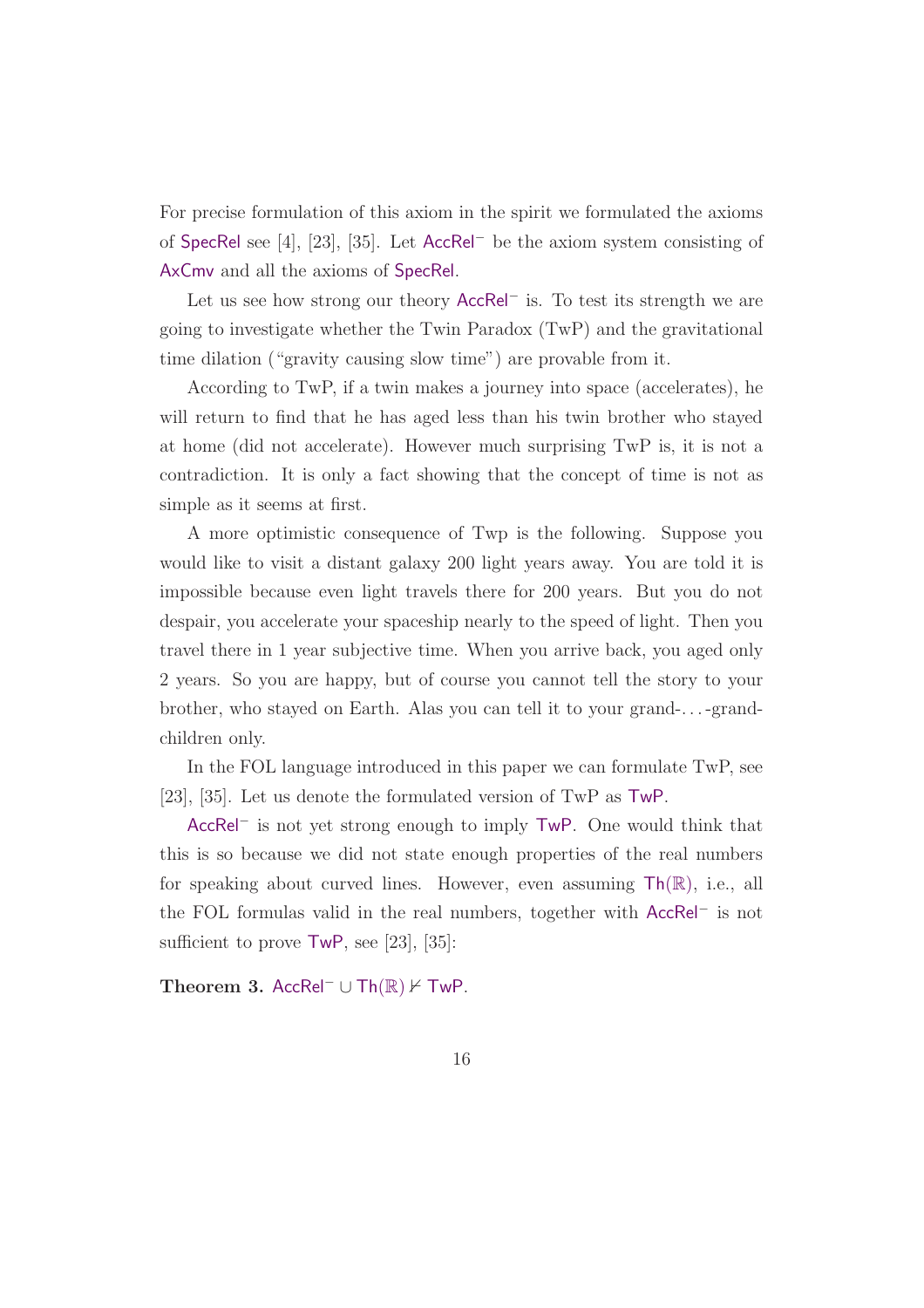We note that the above theorem is a theorem stating that one cannot prove TwP from AccRel<sup>−</sup> <sup>∪</sup> Th(R), it is not only the case that we are not "clever enough" to find a proof but there is none. Its proof goes via using the completeness theorem of FOL, namely we find a model in which all the formulas in AccRel<sup>−</sup> <sup>∪</sup> Th(R) are true, but in which TwP is not true.

This theorem states that even assuming every first-order formula which is true in  $\mathbb R$  is not enough for our purposes. At first sight this result suggests that our programme of FOL axiomatization of GR breaks down at the level of TwP. It would be depressing if we were not able to keep our axiomatization within FOL, because there are weighty methodological reasons for staying within it, see, e.g., [5, Appendix], [35, sec.11]. However, we are saved: in our language there is a FOL axiom scheme (nice set of axioms) called IND which is sufficient for our purposes. Axiom scheme IND expresses that every nonempty and bounded subset of the quantities which is parametrically definable in our language has a least upper bound (i.e., supremum). IND is a first-order logic approximation of the second-order logic continuity axiom of the real numbers, and it belongs to the methodology developed in FOM and in reverse mathematics that AxField strengthened with IND are strong enough for a FOL treatment of areas involving the real numbers.

Together with this scheme AccRel<sup>−</sup> implies TwP, i.e., the following theorem can be proved, see [23], [35]:

#### Theorem 4. AccRel<sup>−</sup> <sup>∪</sup> IND <sup>⊢</sup> TwP.

How can a FOL axiom scheme be stronger than all the FOL formulas valid in  $\mathbb{R}$ ? The answer is that IND is formulated in a richer language than that of the reals, hence it can state more than the whole FOL theory of R. If we assume IND only for formulas in the language of ordered fields, we get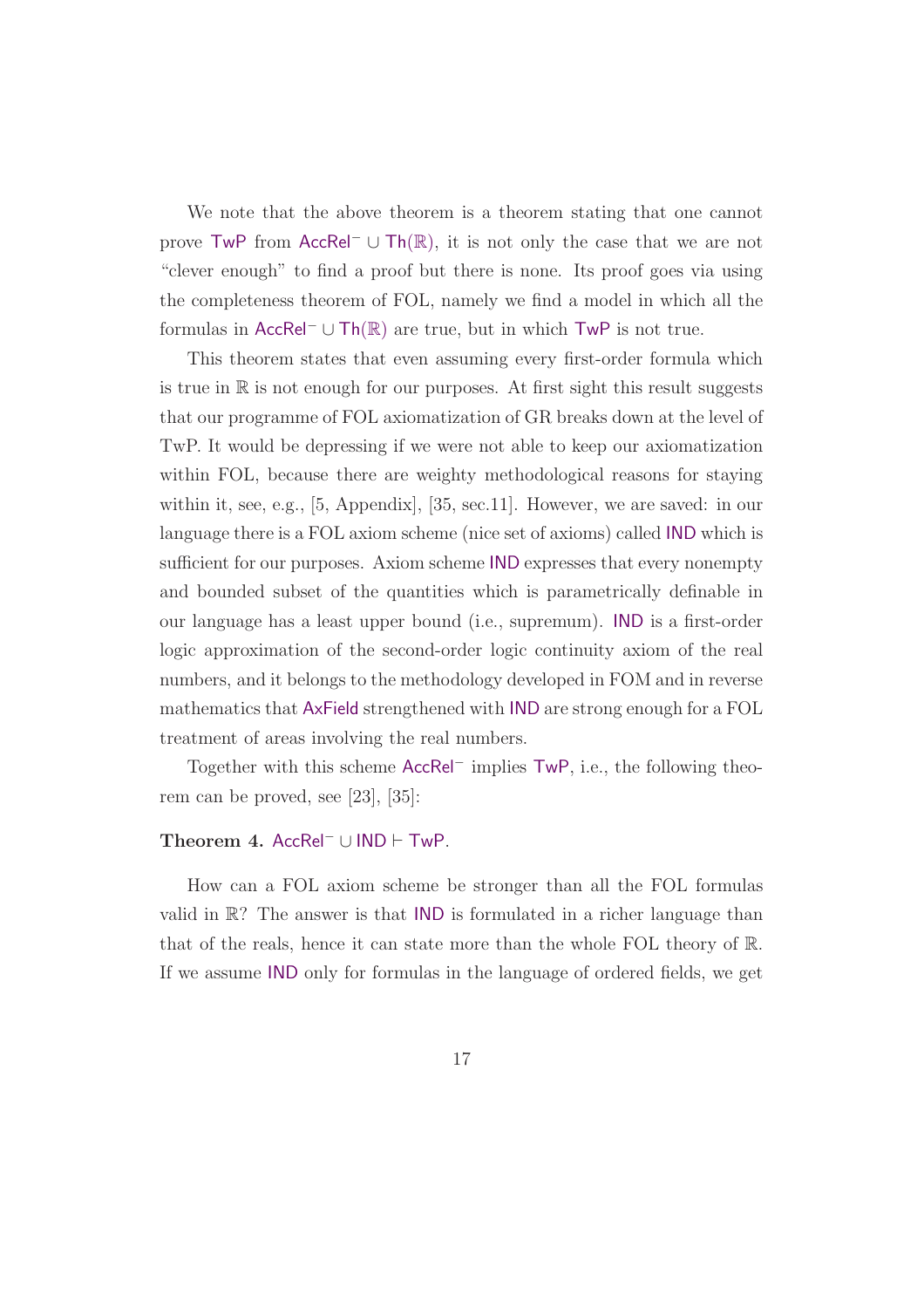an axiom schema equivalent to  $\text{Th}(\mathbb{R})$ , see [35].<sup>6</sup> Let us now introduce our axiom system for accelerated observers as:

# AccRel = SpecRel ∪ {AxCmv} ∪ IND .

Let us continue with the gravitational time dilation. By Einstein's equivalence principle, we can also formulate the statement "gravity causes slow time" (usually called "gravitational time dilation" GTD) in our language. Moreover, the formulated version of this statement is provable from the theory AccRel, see [24], [35]. The AccRel formulation of GTD basically says that in any accelerated spaceship the clocks in the rear run slower than those in the nose. (The effect is increasing with increasing acceleration. Moreover, it approaches infinity as the acceleration does.) So we are able to derive nontrivial predictions about gravity before we have introduced any axiom system of GR.

The theory AccRel is halfway between SR and GR. Einstein used a nonformalized version of AccRel as a heuristic in introducing GR, e.g., when he made predictions about the influence of gravitation on the propagation of light [10], [11, §§18-22].

## 5 second step: "emancipating" noninertial observers

We are going to modify the axioms of SpecRel and AxCmv one by one and get an axiomatic theory of general relativity. The modification consists of "eliminating the privileged class of inertial reference frames," which was a central idea of Einstein's, see [11, §§18-22], [13]. We replace each axiom of SpecRel by a new one which does not speak about inertiality but otherwise the content of which tries to approximate that of the old one. All the new

<sup>&</sup>lt;sup>6</sup>Actually, the restriction of IND to fields  $\langle Q, +, *, < \rangle$  coincides with Tarski's FOL version of Hilbert's continuity axiom for geometry, cf. [16, p.71, axiom B5].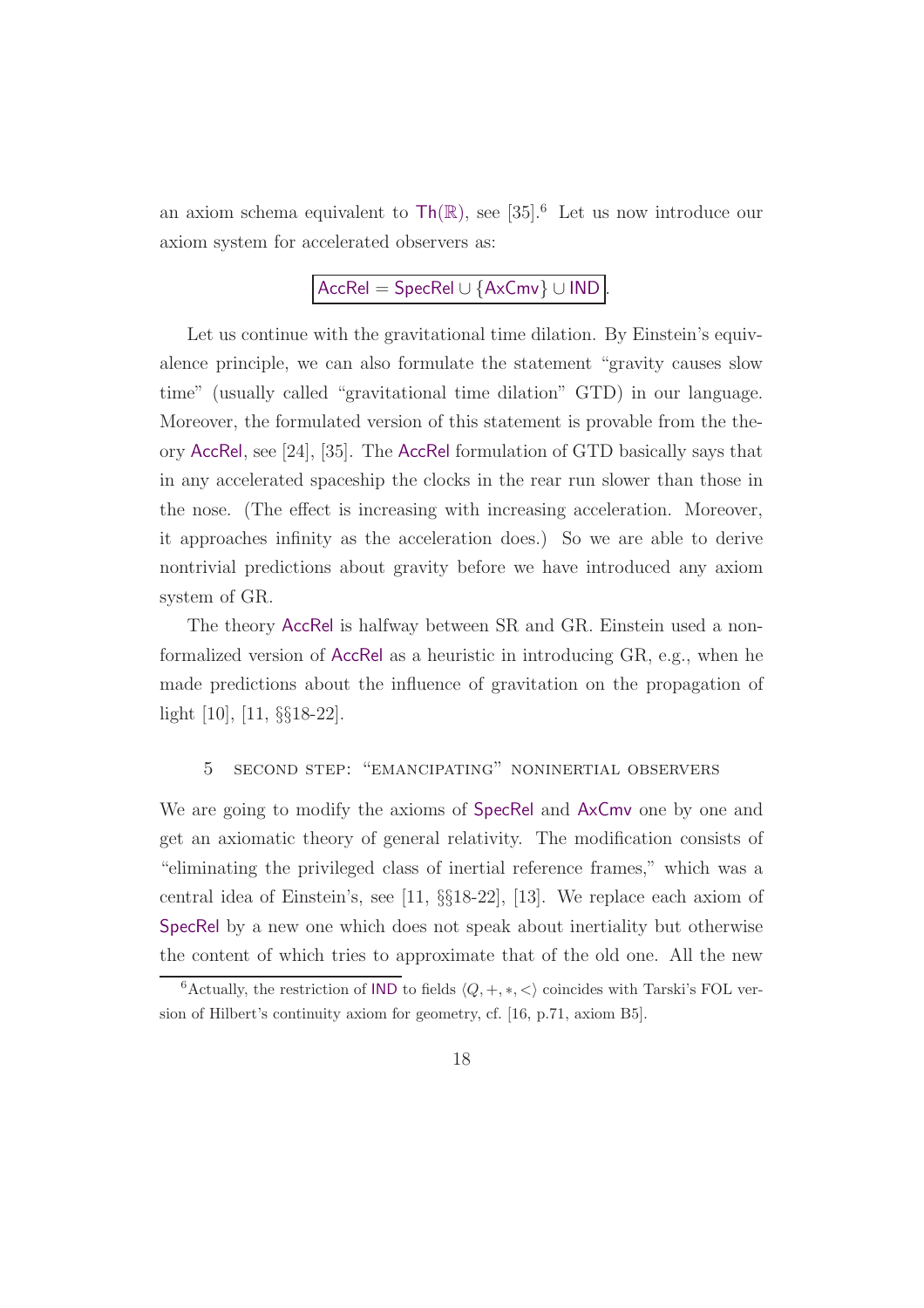axioms will be motivated by our theory AccRel. Roughly, each axiom of AccRel will be replaced by a "generalized" version which does not mention inertiality and which is still in the spirit of AccRel.

The generalized version of AxSelf is the following:

AxSelf<sup>−</sup>: An observer coordinatizes itself on a subset of the time axis:

$$
\forall \text{or } xyt \ \mathsf{W}(o, o, x, y, z, t) \rightarrow x = y = z = 0.
$$

The modified version AxEv<sup>−</sup> of AxEv contains the following two statements: (1) any observer coordinatizes the events in which it was observed by some other observer, and  $(2)$  if observer  $\sigma$  coordinatizes an event which is coordinatized by observer  $o'$ , then  $o$  also coordinatizes the events which are near this event according to  $o'$ . This can be summarized as follows:

AxEv<sup>−</sup>: Any observer coordinatizes the events in which it was observed; and the domains of worldview transformations are open.

The modified versions of AxPh and AxSymd are achieved by localizing and generalizing them, i.e., we get the modified versions by restating these axioms only in infinitesimally small neighborhoods, but for every observer. The idea that "GR is locally SR" also goes back to Einstein. Our symmetry axiom AxSymd has many equivalent versions, see [5, sec.s 2.8, 3.9, 4.2]. We can localize any of these versions and use it in a FOL axiom system for GR. For aesthetic reasons here we localize AxSymt, the version stating that inertial observers see each others' clocks behave the same way. So AxPh<sup>−</sup> and AxSymt<sup>−</sup> are the formalized versions of the following statements:

AxPh<sup>−</sup>: The instantaneous velocity of photons is 1 in the moment when they "meet" the observer who coordinatizes them, and any observer can send out photons in any direction with this instantaneous velocity.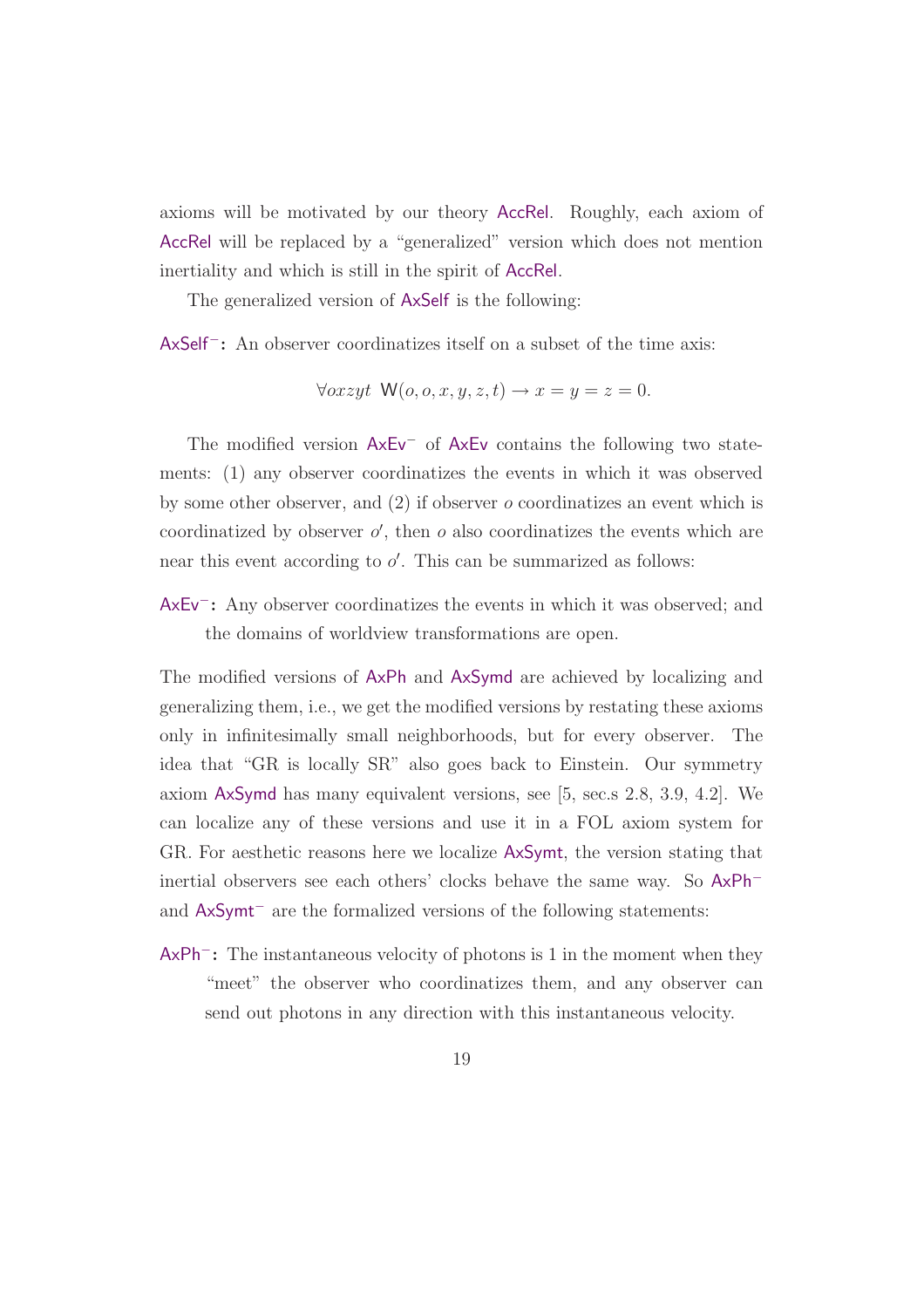AxSymt<sup>−</sup>: Meeting observers see each other's clocks behaving the same way, at the event of meeting.

For formulation of these axioms and the corresponding concepts in our firstorder language, see [35].

Now all the four axioms of SpecRel are modified according to the above requirements. Strictly following these guidelines, AxCmv<sup>−</sup> would state that the worldview transformation between observers are differentiable in their meeting-point. To avoid baroque, we state simply differentiability of the worldview transformations. A natural generalization is  $n$ -times differentiability (which is natural to consider in view of our wanting to speak about location, speed and acceleration). Each axiom of this series of potential axioms can be formulated in the language above by the techniques used in [4], [23], [35].

 $AxDiff_n:$  The worldview transformations are *n*-times differentiable functions.

Let us introduce the following simple axiom systems for general relativity:

 $\mathsf{GenRel_n} {:=} \left\{ \mathsf{AxField}, \mathsf{AxSelf}^-, \mathsf{AxPh}^-, \mathsf{AxEv}^-, \mathsf{AxSymt}^-, \mathsf{AxDiff}_n \left.\right\} \cup \mathsf{IND} \right\}$ 

The following theorem illustrates that our axiom system  $GenRel_n$  captures the n-times differentiable standard models of usual GR well.

Lorentzian manifolds are the intended models of GR, much the same way as Minkowski geometry was the intended model of SR. Roughly, a Lorentzian manifold is a geometry which at every of its points locally looks like the Minkowski geometry, cf., e.g., [39, p.23].

**Theorem 5. GenRel**<sub>n</sub> is complete with respect to the *n*-times differentiable Lorentzian manifolds over real-closed fields.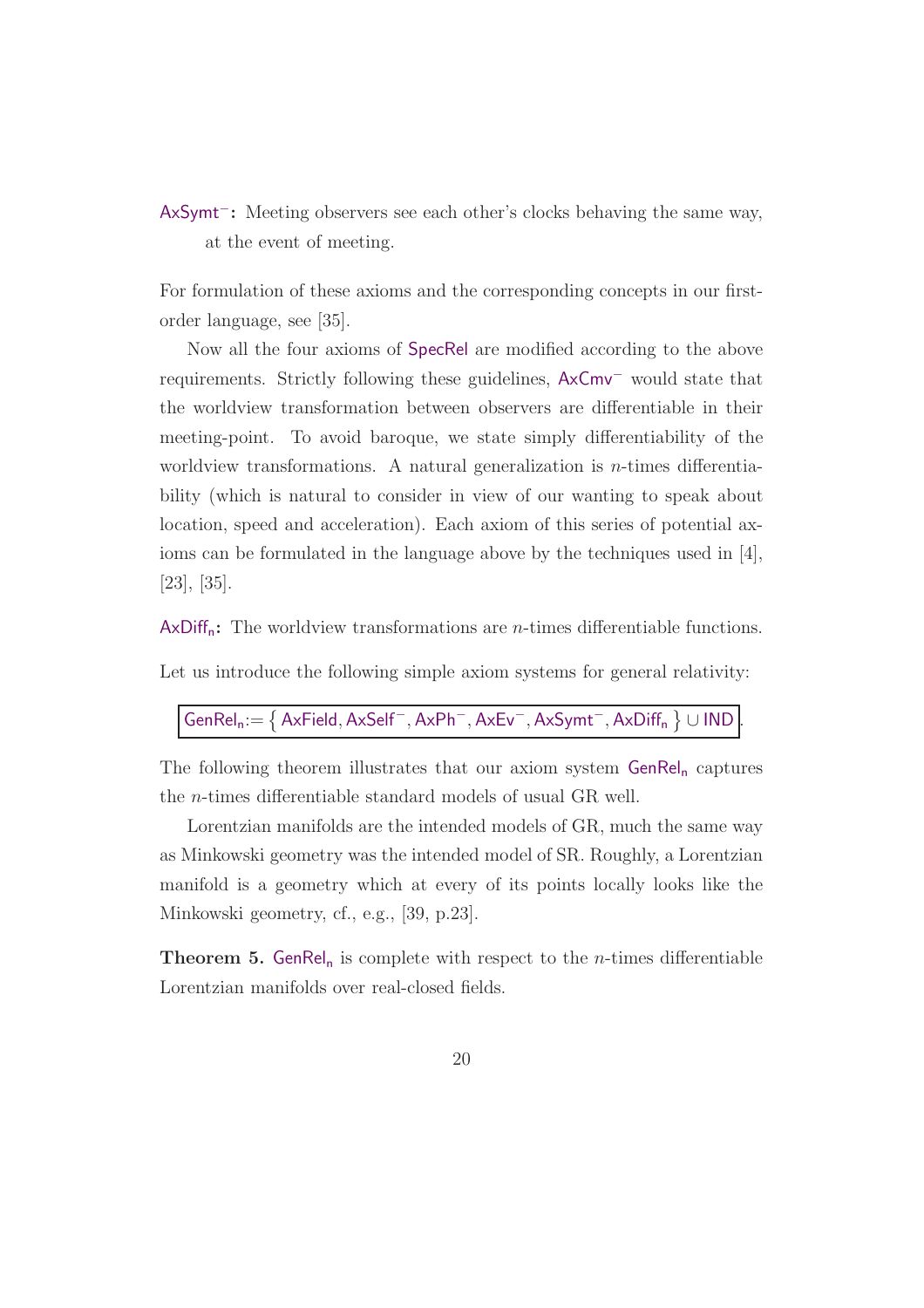There are many interesting GR space-times, black holes, worm-holes, time-warps, etc. The physical relevance of these so called exotic space-times increases with time. For instance, there is a rapidly growing number of experimental evidence for huge slowly rotating black holes, which are the simplest examples of time-warps. By Theorem 5 even the most exotic model of GR is also a model of our GenRel theory. Hence, within GenRel we can investigate the properties of these exotic models.

To ensure that we can do indeed physics in the framework of  $GenRel_n$  $(n \geq 3)$  we defined in [4], [35] the notion of time-like geodesics in terms of GenRel. These serve as world-lines of inertial bodies. So, though we abandoned inertial observers as primitives, inertial motion becomes accessible/definable as a derived notion (in terms of the primitives of GenRel). Space-time curvature is defined from geodesics the usual way. So, in particular, the outcomes of experiments involving inertial motion can be predicted (e.g., computing the trajectories of bullets or photon geodesics) on the basics of the new, streamlined theory GenRel in a purely logical way.

# 6 concluding remarks

As it was the case with SpecRel, cf., [2]-[6], having obtained the streamlined axiomatization GenRel and its completeness for "usual" GR is only a first step towards a logic based conceptual analysis of GR, its predictions, alternatives or variants, answering the why-questions in a spirit which is a natural continuation of the VC programme.

#### Acknowledgements

We thank the organizers and the participants of the workshop "Vienna Circle and Hungary" held in Vienna in March 2008, for their hospitality, questions,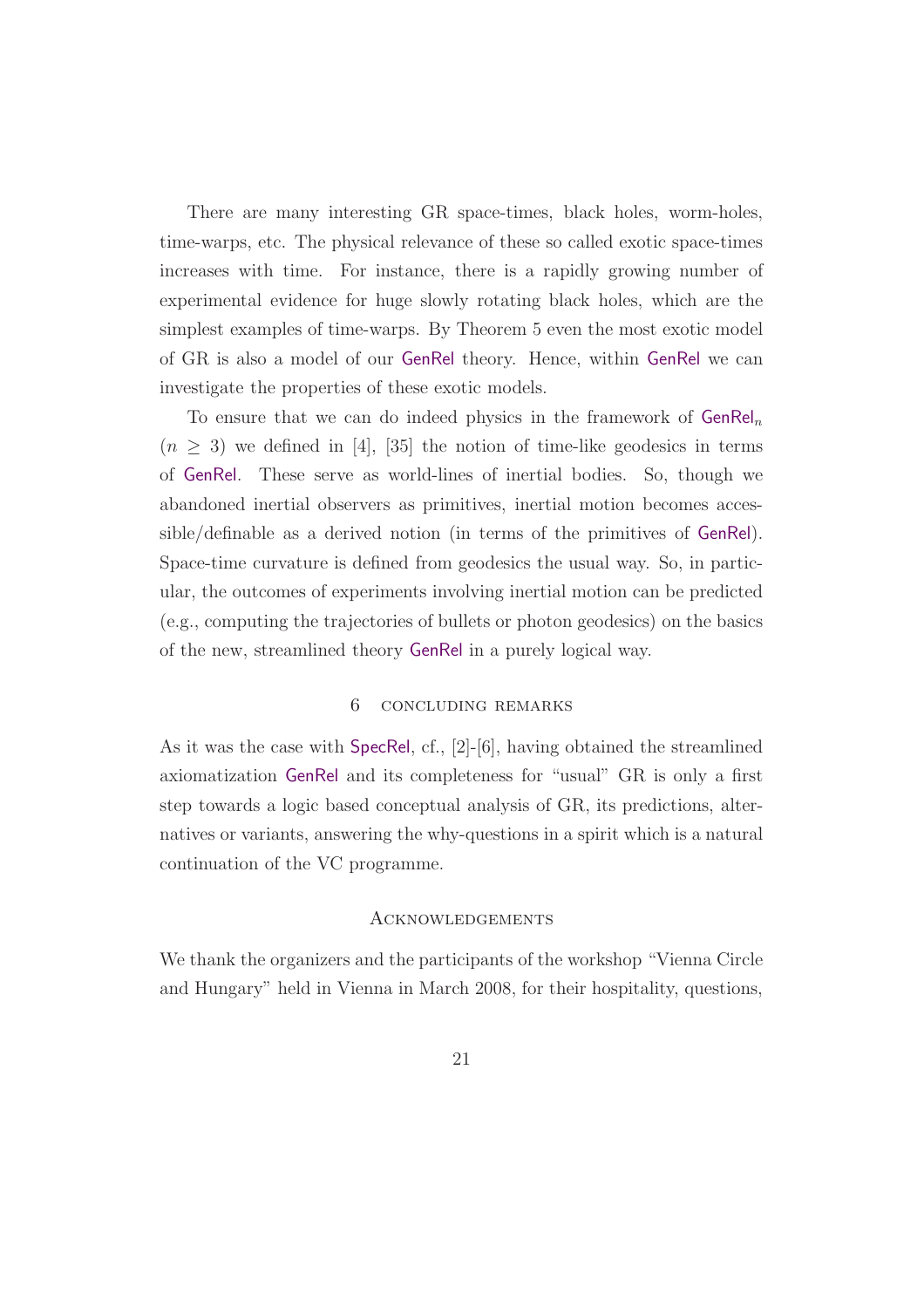and remarks. We also thank Rainer Tiemeyer for inspiring letters about formalizing scientific theories. Research supported by the National Foundation for Scientific Research grant No T73601 as well as by a Bolyai Grant for Judit X. Madarász.

#### **REFERENCES**

- [1] Ax, J., The elementary foundations of spacetime, *Foundations of Physics* 8, 7-8 (1978), pp.507-546.
- [2] Andai, A., Andréka, H., Madarász, J. X. and Németi, I., Visualizing some ideas about Gödel-type rotating universes, in: M. Scherfner and M. Plaue, eds., *Gödel-type spacetimes: history and new developments*, Springer, to appear. arXiv:0811.2910v1.
- [3] Andréka, H., Madarász, J. X. and Németi, I., Logical axiomatizations of space-time. Samples from the literature, in: A. Prékopa and E. Molnár, eds., *Non-Euclidean geometries*, volume 581 of *Mathematics and Its Applications*. Springer, 2006, pp.155- 185.
- [4] Andréka, H., Madarász, J. X. and Németi, I., Logic of space-time and relativity theory, in: M. Aiello, I. Pratt-Hartmann and J. van Benthem, eds., *Handbook of Spatial Logics*. Springer, 2007, pp.607-711.
- [5] Andréka, H., Madarász, J. X. and Németi, I., *On the logical structure of relativity theories*. E-book, Alfréd Rényi Institute of Mathematics, Budapest, 2002. With contributions from Andai, A., Sági, G., Sain, I. and Tőke, Cs. http://www.mathinst.hu/pub/algebraic-logic/Contents.html. 1312 pp.
- [6] Andréka, H., Madarász, J. X., Németi, I. and Székely, G., Axiomatizing relativistic dynamics without conservation postulates, *Studia Logica* 89, 2 (2008), pp.163-186.
- [7] Andréka, H., Németi, I. and Wüthrich, C., A twist in the geometry of rotating black holes: seeking the cause of acausality, *General Relativity and Gravitation* 40, 9 (2008), pp.1809-1823.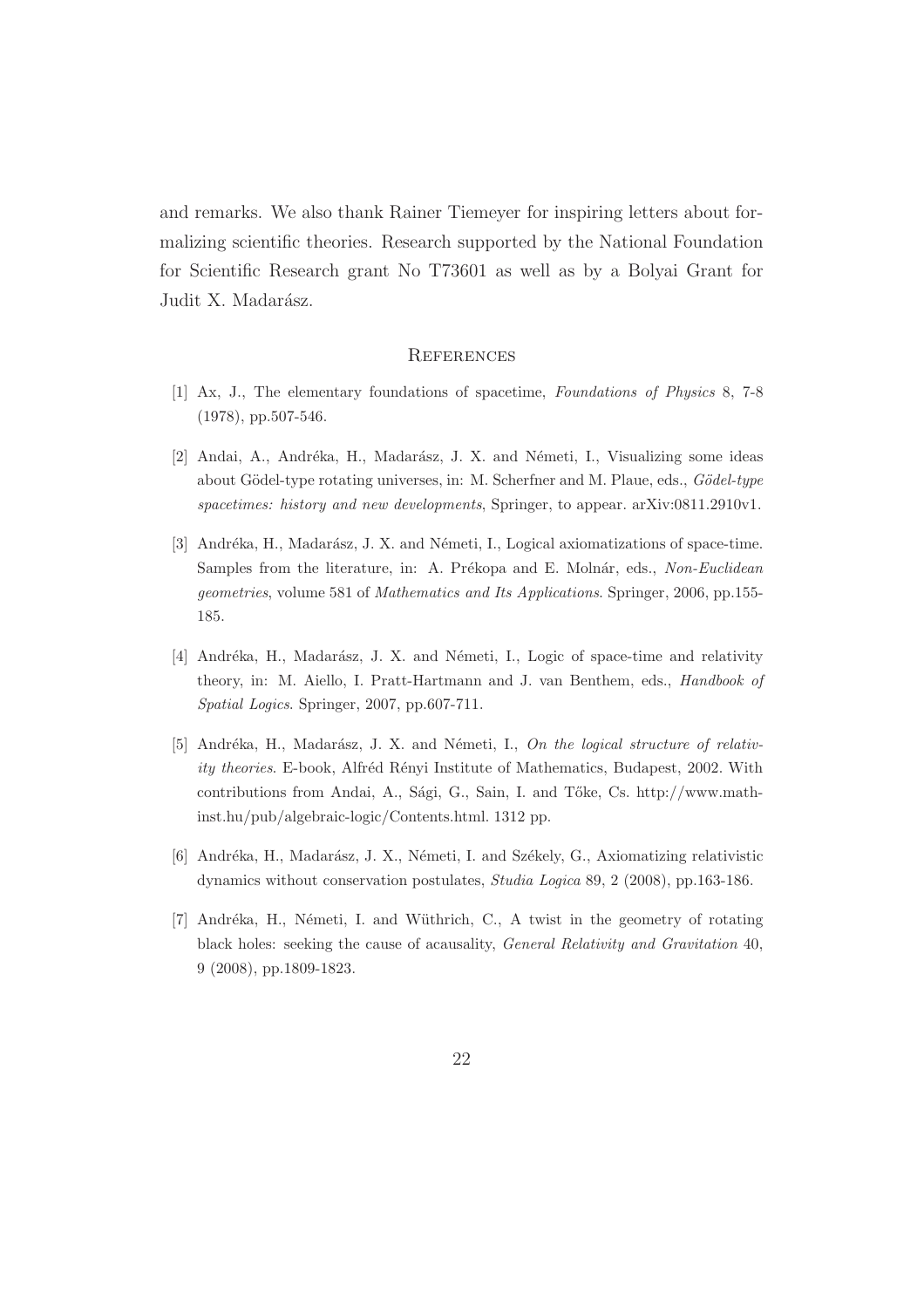- [8] Carnap, R., Frank, P., Hahn, H., Neurath, O., Joergensen, J. and Morris, C. (eds)., *Unified Science*. These works are translated in *Unified Science: The Vienna Circle Monograph Series Originally Edited by Otto Neurath*, Kluwer, 1987.
- [9] Chang, C. C. and H. Keisler, J., *Model theory*. North-Holland 1973, 1977, 1990.
- [10] Einstein, A., Über den Einfluss der Schwercraft auf die Ausbreitung des Lichtes, *Annalen der Physik* 35, 10 (1911), pp.898-908.
- [11] Einstein, A., Über die Spezielle und die Allgemeine Relativitätstheorie, *Verlag von F. Vieweg and Son, Braunschweig*, 1921.
- [12] Friedman, H., On foundational thinking 1, *Posting in FOM (Foundations of Mathematics)*, Archives www.cs.nyu.edu, January 20 2004.
- [13] Friedman, M., *Foundations of Space-Time Theories. Relativistic Physics and Philosophy of Science*, Princeton University Press 1983.
- [14] Friedman, M., *Reconsidering logical positivism*, Cambridge University Press 1999.
- [15] Gabbay, D. M., *Labelled Deductive Systems*, Clarendon Press, 1996.
- [16] Goldblatt, R., *Orthogonality and spacetime geometry*, Springer-Verlag, 1987.
- [17] Gödel, K., An Example of a New Type of Cosmological Solutions of Einstein's Field Equations of Gravitation, *Reviews of Modern Physics* 21, 3 (1949), pp.447-450.
- [18] Henkin, L., Monk, J. D., and Tarski, A., *Cylindric Algebras Part II*, North-Holland, 1985.
- [19] Henkin, L., Monk, J. D., Tarski, A., Andréka, H., and Németi, I., *Cylindric Set Algebras*, Lecture Notes in Mathematics Vol 883, Springer Verlag, 1981.
- [20] Hirsch, R., Einstein: Logic, Philosophy, Politics. Abstract for talk in "Logic in Hungary, 2005", Budapest, Hungary August 5-10, 2005. http://atlasconferences.com/cgi-bin/abstract/caqb-48
- [21] Hodges, W., *Model Theory*, Cambridge University Press, 1993.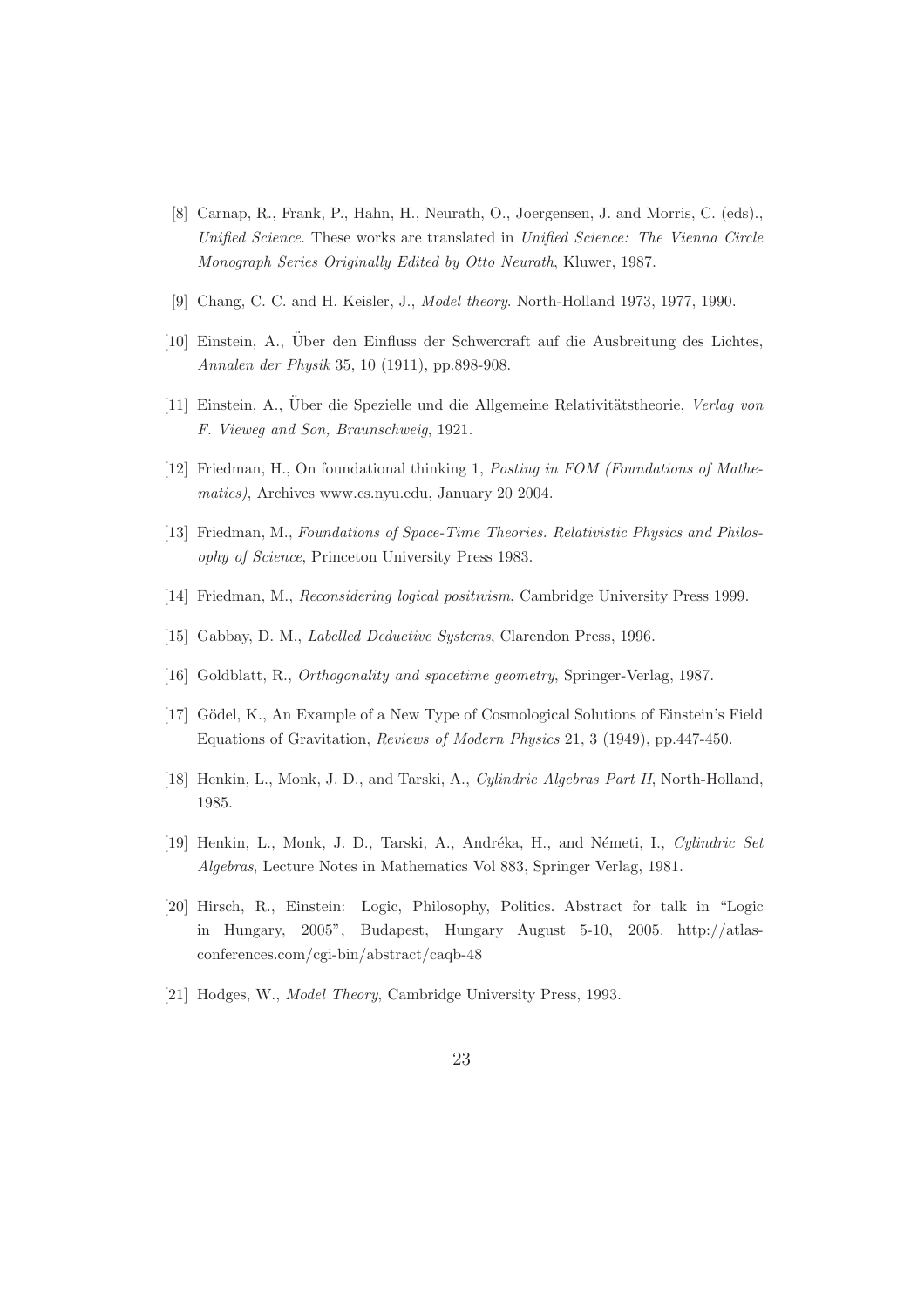- [22] Madarász, J. X., *Logic and Relativity (in the light of definability theory)*. PhD thesis, Eötvös Loránd Univ., Budapest, 2002. http://www.math-inst.hu/pub/algebraiclogic/diszi0226.pdf.gz
- [23] Madarász, J. X., Németi, I. and Székely, G., Twin paradox and the logical foundation of relativity theory, *Foundations of Physics* 36, 5 (2006), pp.681-714.
- [24] Madarász, J. X., Németi, I. and Székely, G., First-order logic foundation of relativity theories, in: D. M. Gabbay, S. Goncharov and M. Zakharyaschev, eds., *Mathematical problems from applied logic II*. Springer, 2007, pp.217-252.
- [25] Makkai, M., *Duality and definability in first order logic*, Memoirs of the American Mathematical Society No 503, Providence, Rhode Island, 1993.
- [26] Mikulás, Sz., Németi, I. and Sain, I., Decidable Logics of the Dynamic Trend, and Relativized Relation Algebras. In: L. Csirmaz, D. M. Gabbay and M. de Rijke, eds., *Logic Colloquium'92*, Studies in Logic, Language and Computation, CSLI Publications, 1995. pp.165-175.
- [27] Mundy, B., Optical axiomatization of Minkowski space-time geometry, *Philosophy of Science* 53, 1 (1986), pp.1-30.
- [28] Németi, I. and Dávid, Gy., "Relativistic computers and the Turing barrier", in: *Applied Mathematics and Computation* 178, 1 (2006), pp.118-142.
- [29] Neurath, O., Carnap, R. and Morris, C. (eds), *Foundations of the Unity of Science*. The university of Chicago Press, Series: Foundations of the Unity of Science: Toward an International Encyclopedia of Unified Science. Vol.s 1 and 2. 1971.
- [30] Pambuccian, V., Alexandrov-Zeeman type theorems expressed in terms of definability, *Aequationes Mathematicae* 74, 3 (2007), pp.249-261.
- [31] Reichenbach, M., *Axiomatization of the theory of relativity*, Univeversity of California Press, Berkeley, 1969. Translated by M. Reichenbach. Original German edition published in 1924.
- [32] Robb, A. A., *A Theory of Time and Space*. Cambridge University Press, 1914.